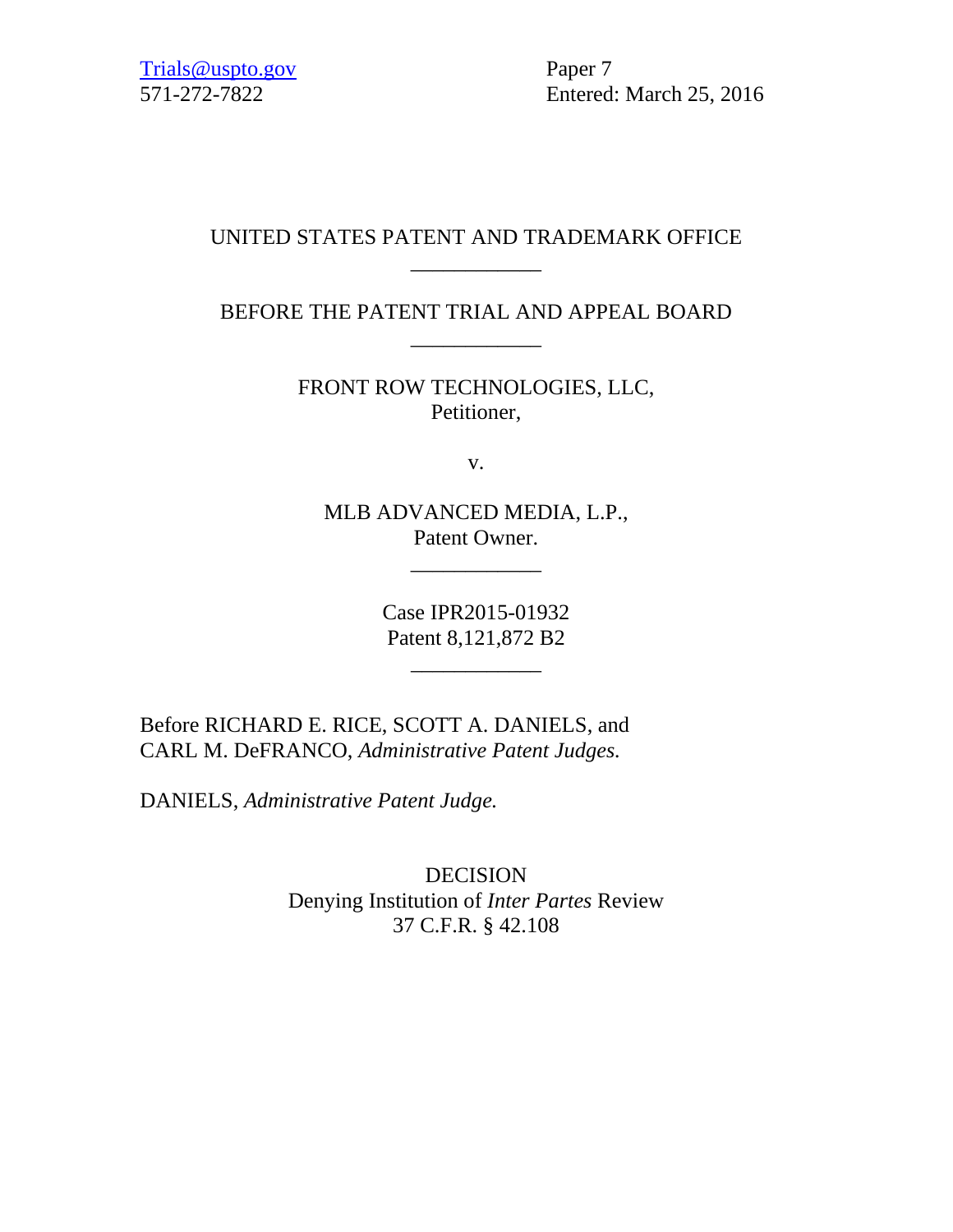#### I. INTRODUCTION

#### *A. Background*

Front Row Technologies, LLC ("Petitioner") filed a Petition to institute an *inter partes* review of claims 1, 3–4, 6–10, 12–15, 17–18, and 20–22 of U.S. Patent No. 8,121,872 B2 ("the '872 patent"). Paper 1 ("Pet."). MLB Advanced Media, LP ("Patent Owner") filed a Preliminary Response. Paper 5 ("Prelim. Resp.").

We have authority to determine whether to institute an *inter partes* review under 35 U.S.C. § 314 and 37 C.F.R. § 42.4(a). Upon consideration of the Petition and the Preliminary Response, we determine that Petitioner has not established a reasonable likelihood of prevailing on the claims challenged in the Petition. For the reasons expressed below, we do not institute an *inter partes* review of claims 1, 3–4, 6–10, 12–15, 17–18, and 20–22 of the '872 patent.

## *B. Additional Proceedings*

Petitioner states that it is unaware of any other related matter involving the '872 patent. Pet. 3.

## *C. The '872 Patent*

The '872 patent (Ex. 1001), titled "System And Method For Allocating Seats for a Ticketed Event," relates generally to a method for selecting and allocating a seat or group of seats to a ticketed event, such as a sporting or concert event for example. Based on a desired number of seats for the event, the method includes selecting "a best unassigned seat," for the event, and "determining a best grouping of seats . . . wherein the best grouping of seats comprises the best unassigned seat at the ticketed event." Ex. 1001, 2:40–44, Fig. 2. Figure 2 of the '872 patent, illustrating a basic step-wise algorithm for the claimed method, is reproduced below.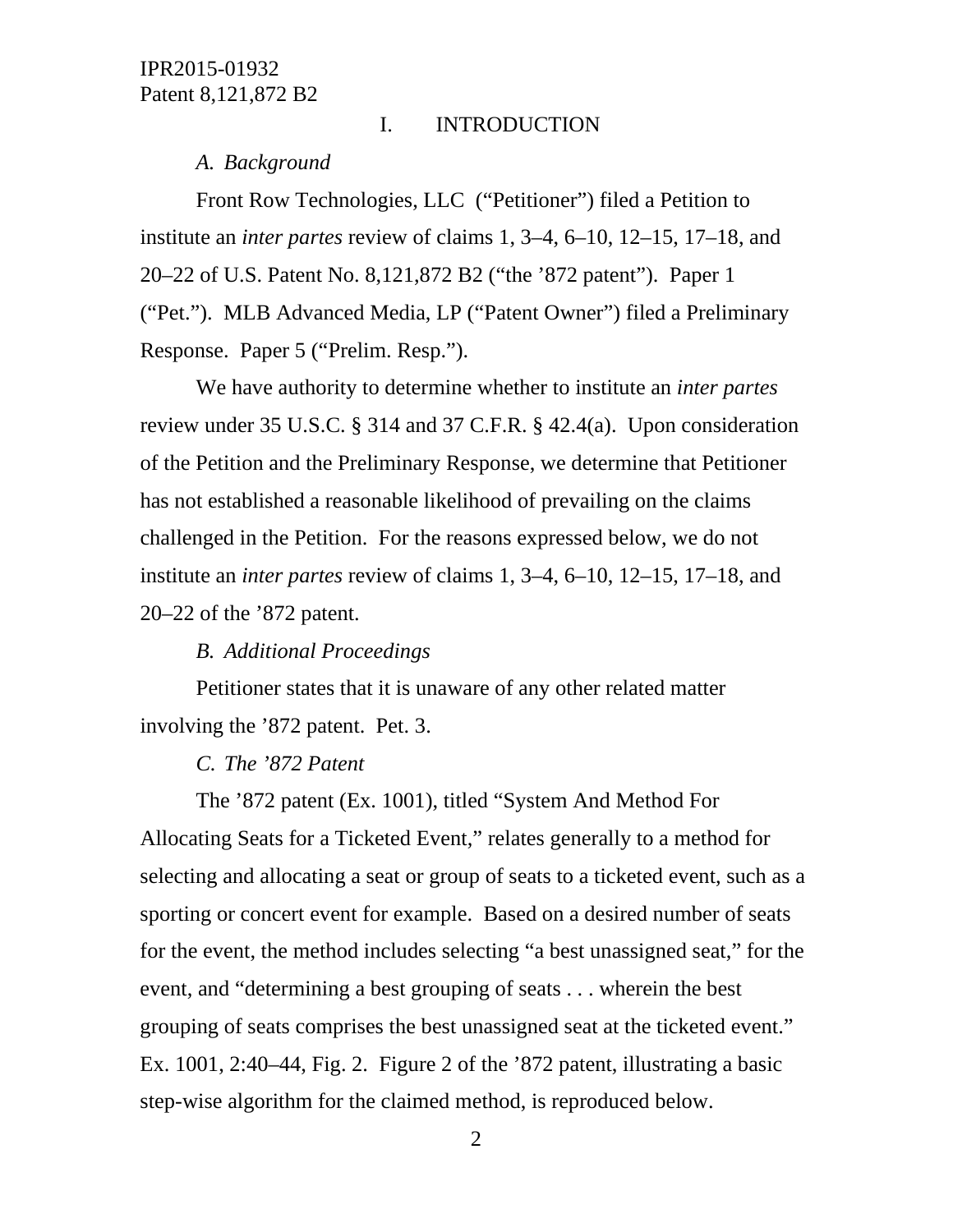

# $FIG. 2$

Figure 2, above, illustrates three steps of the claimed method: receive request for number of tickets 22, identify best seat availability at ticketed event 24, and, identify grouping of available seats including the identified best seat and the requested number of seats 26. *Id.* at 3:61–4:15. The '872 patent also describes that in order to identify the best seat "[t]he best seat definition can be set by the ticket purchaser or the ticket seller." *Id.* at 4:46– 47.

The purpose of the claimed method is to provide to a potential purchaser the option to first identify and purchase the best seat for the event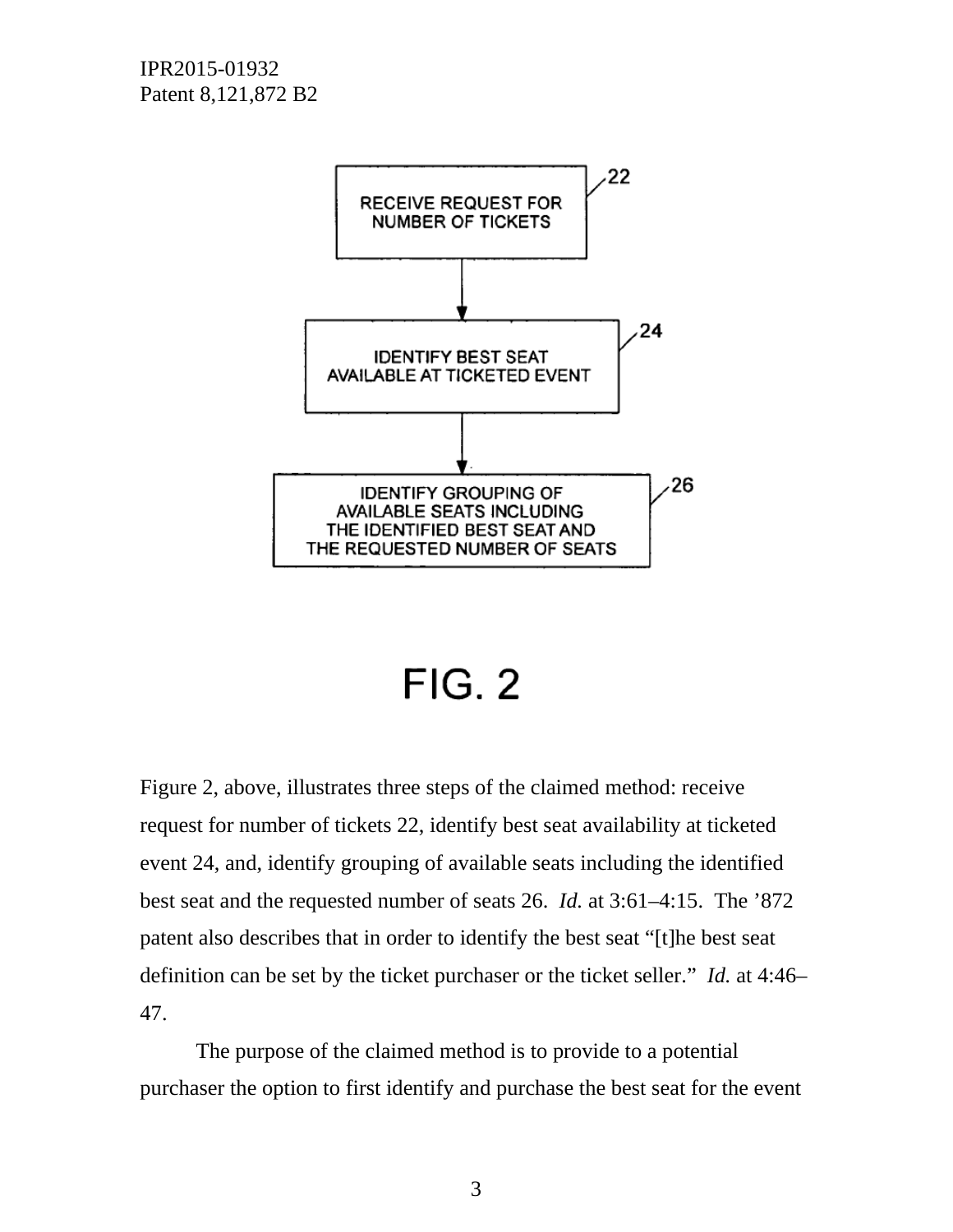$46'$ 

in the facility and, secondly, to also obtain a grouping of additional seats nearby to the best seat, although the additional seats might not be immediately adjacent to the best seat or in the same row. *Id.* at 2:17–24. An annotated version of Figure 4 of the '872 patent illustrating this concept is reproduced below.

|  |  |  |  |  | 1 2 3 4 5 6 7 8 9 10 11 12                                                                                                                       |  |
|--|--|--|--|--|--------------------------------------------------------------------------------------------------------------------------------------------------|--|
|  |  |  |  |  | $A \mid x \mid x \mid x \mid x \mid o \mid x \mid x \mid x \mid x \mid x$                                                                        |  |
|  |  |  |  |  | B X X X Q Q X X X X X X X                                                                                                                        |  |
|  |  |  |  |  |                                                                                                                                                  |  |
|  |  |  |  |  | $\mathsf{D} \mathsf{X} \mathsf{X} \mathsf{X} \mathsf{O} \mathsf{X} \mathsf{O} \mathsf{X} \mathsf{X} \mathsf{X} \mathsf{X} \mathsf{X} \mathsf{X}$ |  |
|  |  |  |  |  | E[X X X X X X X X X X X X                                                                                                                        |  |
|  |  |  |  |  | $F[X X X X X X X X X X X X $                                                                                                                     |  |

 $FIG. 4$ 

Figure 4, above, illustrates in yellow highlighting an example of a grouping of seats in section 46 that share a common boundary with another seat in the group. *Id.* at 5:16–19. It could be that seat A6, for example, is the best available seat at a concert because it is closest to the stage, and that seats B4, B5, C3, C4, C5, D4, and D6, are available nearby seats. The Specification also makes clear that seats do not have to have an adjoining or common boundary. *See id.* at 5:43–46.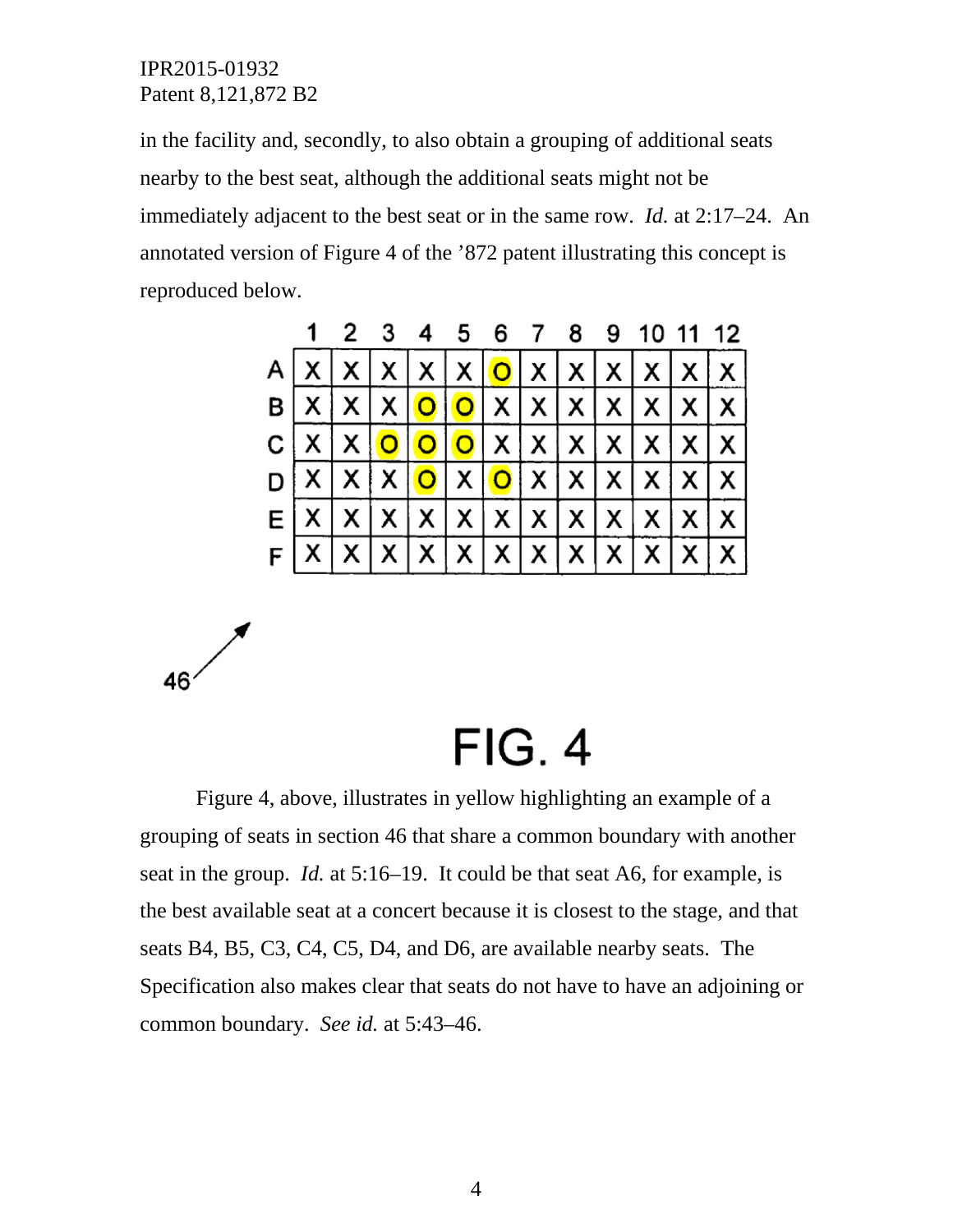*D. Illustrative Claim*

Claims 1, 3–4, 6–10, 17–18, and 20 were amended by Reexamination Certificate issued November 8, 2013, and claims 2, 5, 11, 16, and 19 were canceled. *See* Ex. 30[1](#page-4-0)0.<sup>1</sup> The remaining claims 1, 3–4, 6–10, 12–15, 17–18, and 20–22 in the '872 patent are all challenged in this IPR proceeding.

Of the challenged claims, claims 1, 9, and 17 are independent. Each of dependent claims 3–4 and 6–8 are dependent upon claim 1; claims 10 and 12–15 depend from claim 9, and claims 18 and 20–22 depend, directly or indirectly, from claim 17. Claim 1 is reproduced below and illustrates the claimed subject matter with the amendments made during reexamination shown in italics:

1. A method for allocating ticketed event seats *with a device having a processor coupled to an interface and a database,* the method comprising:

*the device presenting a purchaser with an option of grouping of seats based on a number of tickets indicated by the purchaser and a best grouping selection made by the processor;*

- receiving, at **[**a**]** *the* device, a request for a number of seats at a ticketed event;
- the device selecting a first seat wherein the first seat is determined to be a best unassigned seat at the ticketed event; **[**and**]**
- the device determining a best grouping of seats wherein the best grouping of seats includes the number of seats requested and further wherein the best grouping of seats comprises the best unassigned seat at the ticketed event; *and*

*the device presenting said best grouping of seats to the purchaser for selection by the purchaser,*

<span id="page-4-0"></span> <sup>1</sup> Ex Parte Reexamination No. 90/012,432, filed August 14, 2012. Ex. 3004 ("'872 Reexamination" or "reexamination proceeding").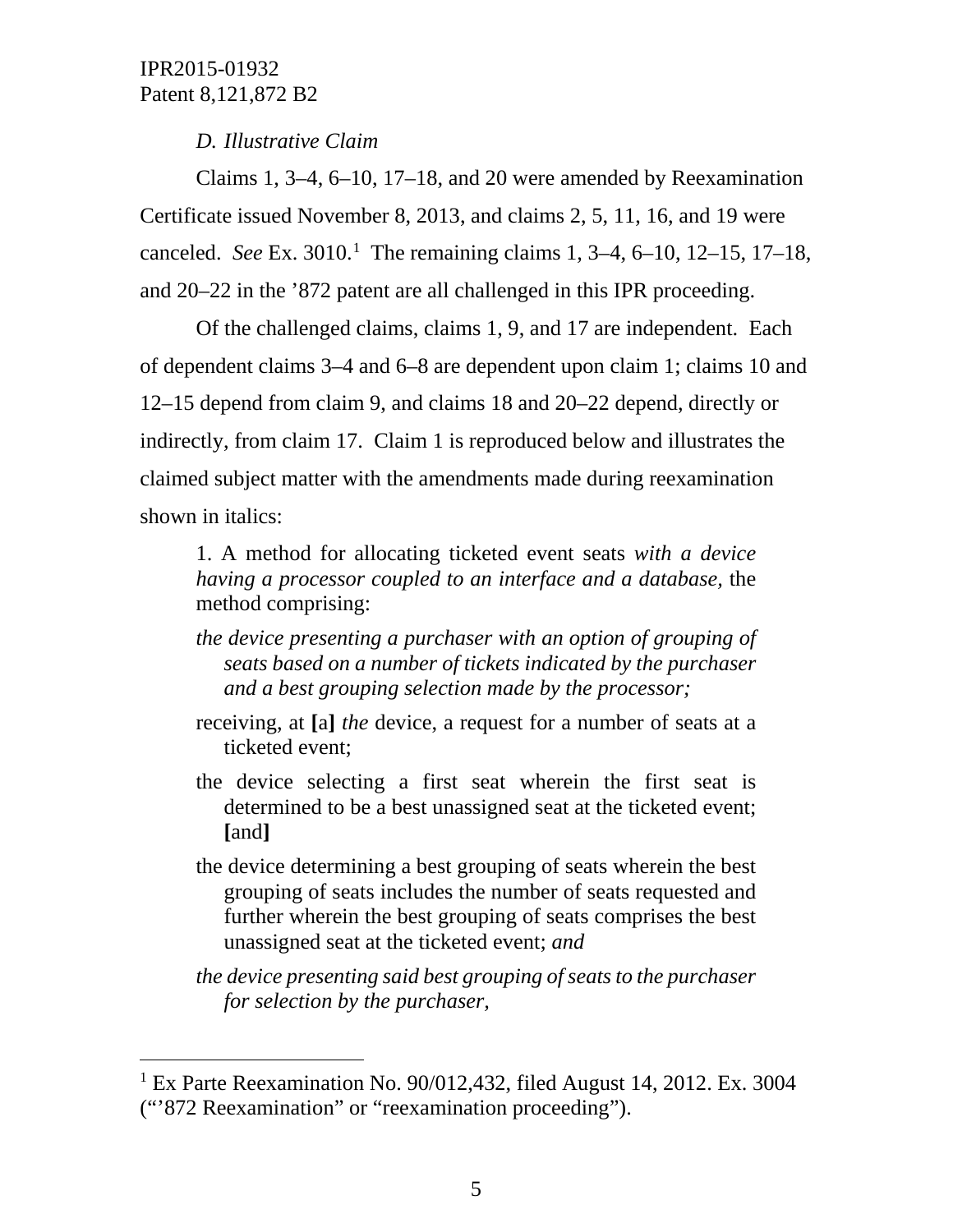*wherein the first seat is determined to be a best unassigned seat at the ticketed event according to a definition based on the ticketed event, wherein the definition is set by a ticket seller.*

# *E. The Alleged Grounds of Unpatentability*

Petitioner contends that the challenged claims are unpatentable on the following specific grounds.

| <b>References</b>                               | <b>Basis   Claims Challenged</b>              |
|-------------------------------------------------|-----------------------------------------------|
| Brett <sup>2</sup> and Silbershatz <sup>3</sup> | $\S$ 103   1, 3–4, 6–10, 12–15, 17–18, and    |
|                                                 | $20 - 22$                                     |
| Brett, Silbershatz, and                         | $\S 103 \mid 1, 3-4, 6-10, 12-15, 17-18,$ and |
| Austin <sup>4</sup>                             | $20 - 22$                                     |
| Brett, Silbershatz, and                         | $\S 103 \mid 1, 3-4, 6-10, 12-15, 17-18,$ and |
| Nakfoor <sup>5</sup>                            | $20 - 22$                                     |
| Brett, Silbershatz, and                         | $\S 103 \mid 1, 3-4, 6-10, 12-15, 17-18,$ and |
| Gathman <sup>6</sup>                            | $20 - 22$                                     |
| Brett, Silbershatz, and                         | $\S 103$   1, 3–4, 6–10, 12–15, 17–18, and    |
| Nestor <sup>7</sup>                             | $20 - 22$                                     |

# II. ANALYSIS

Patent Owner asks that we deny institution of trial on the first ground in the Petition, because *inter alia*, all of the prior art was before the Office during prosecution or in the '872 Reexamination and does not present any new issues that were not addressed fully during prosecution or in the reexamination proceeding. Prelim. Resp. 1.

<span id="page-5-0"></span> <sup>2</sup> Ex. 1005, U.S. 2002/0023041 A1 (February 21, 2002).

<span id="page-5-1"></span><sup>3</sup> Ex. 1006, EP 1 091 308 A2 (November 4, 2001).

<span id="page-5-2"></span><sup>4</sup> Ex. 1007, WO 2002/069078 A2 (September 6, 2002).

<span id="page-5-3"></span><sup>5</sup> Ex. 1008, U.S. 2003/0093387 A1 (May 15, 2003).

<span id="page-5-4"></span><sup>6</sup> Ex. 1009, U.S. 2003/0069764 A1 (April 10, 2003).

<span id="page-5-5"></span> $7$  Ex. 1010, WO 01/71669 A2 (September 27, 2001).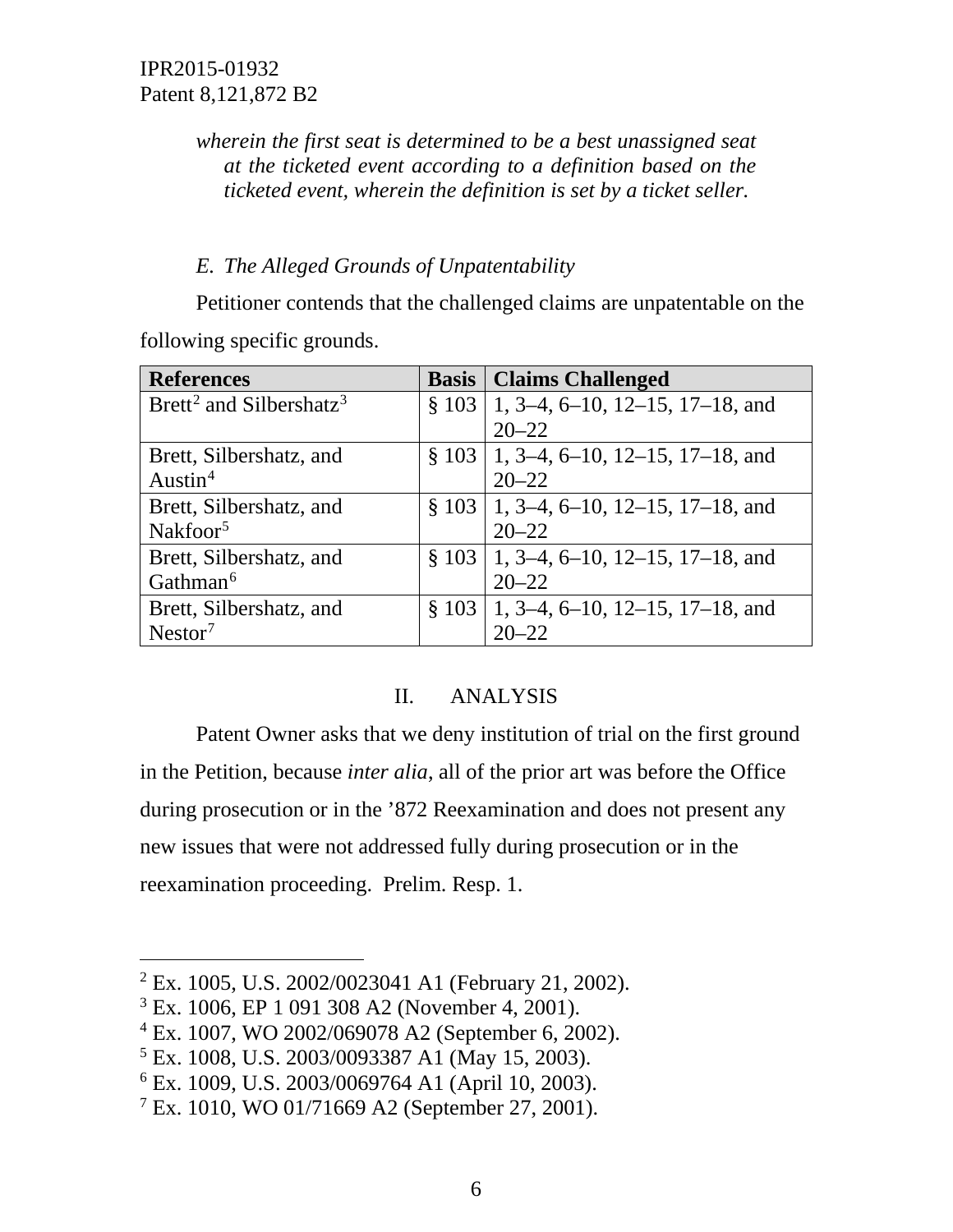Our discretion on whether to institute is guided by 35 U.S.C. § 325(d), which provides, in relevant part:

MULTIPLE PROCEEDINGS -- . . . In determining whether to institute or order a proceeding under this chapter, chapter 30, or chapter 31, the Director may take into account whether, and reject the petition or request because, the same or substantially the same prior art or arguments previously were presented to the Office.<sup>[8](#page-6-0)</sup>

We, therefore, initially examine whether the first ground asserted in the instant Petition presents "the same or substantially the same prior art or arguments" as those previously presented to the Office. Then, we determine whether it is appropriate to exercise our discretion to deny institution.

# *A. Prosecution History of the'872 patent*

The '872 patent issued from U.S. Patent Application No. 10/998,834, (the '834 application) filed November 2[9](#page-6-1), 2004. Ex. 3001,  $1.^9$  Prior to allowance, the Examiner finally rejected all claims of the '834 application over Brett and Kanai<sup>[10](#page-6-2)</sup> and Applicants appealed the rejection to the Patent Trial and Appeal Board. Ex. 3002. The Board reversed the Examiner, finding that:

Brett at [0107] discloses that the *user* may define the personal bidding section (FF2) and this does not show that the computer or device selects the seat which has been determined to be a best seat.

<span id="page-6-1"></span><span id="page-6-0"></span><sup>&</sup>lt;sup>8</sup> Although this provision appears in Chapter 32 of the Patent Act, which is directed to post-grant reviews, by its terms it is applicable also to proceedings under Chapter 31, which covers *inter partes* review proceedings <sup>9</sup> For purposes of clarity and completeness the Board enters various exhibits from the prosecution of the '834 application and the '872 Reexamination as Exhibits 3001 *et seq*.

<span id="page-6-2"></span><sup>10</sup> U.S. 2004/0205006 (October 14, 2004).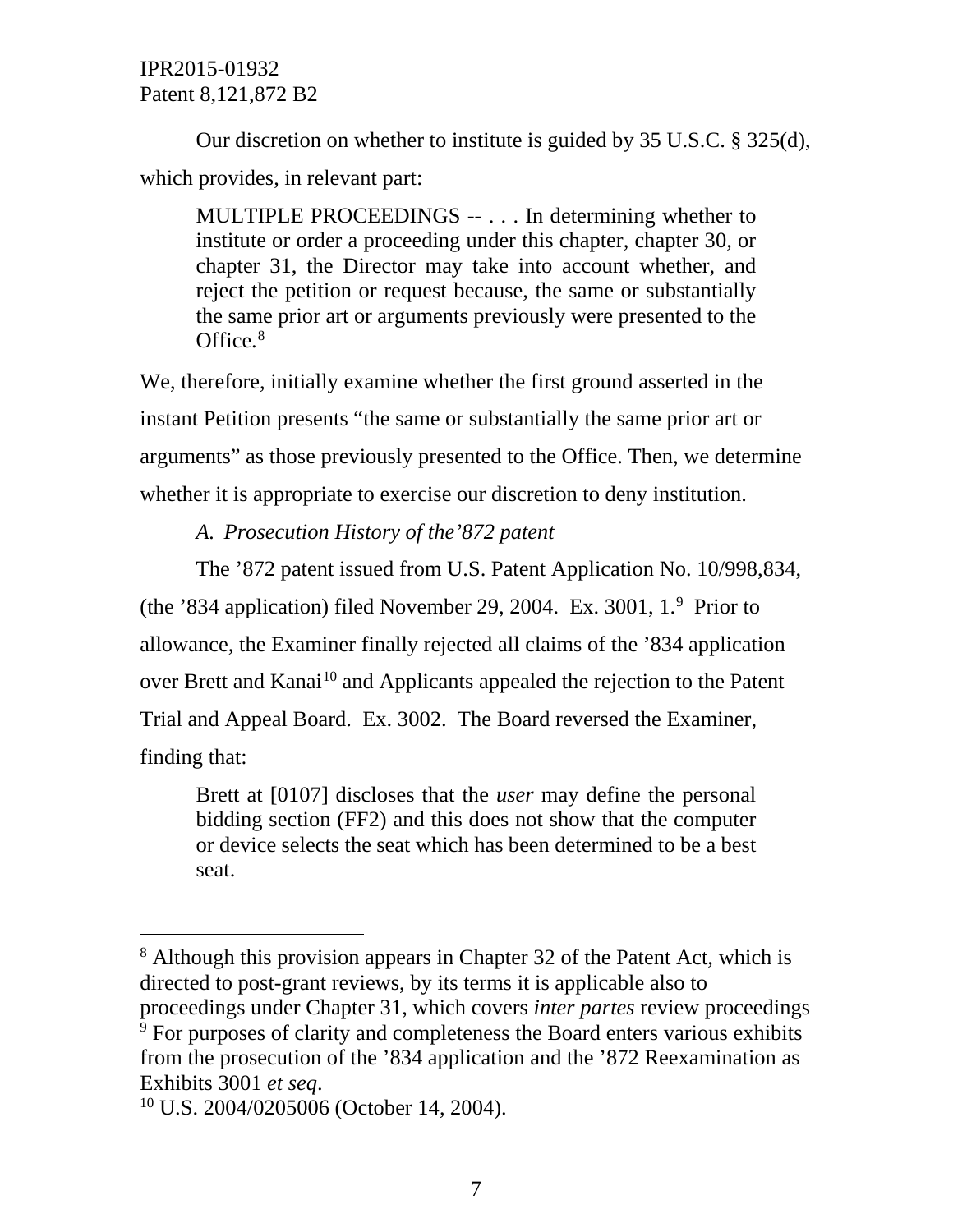Ex. 2001, 4. Based at least in part on the Board's decision, the Examiner allowed the claims and the '872 patent issued with 22 claims including independent method claim 1 and independent system claims 9 and 17. Ex. 3003.

## *B. Reexamination of the'872 patent*

Petitioner filed an *ex parte* reexamination request of the '872 patent on August 14, 2012, alleging, *inter alia,* that claims 2–4, 7, 12, 18, 20–22 would have been obvious in view of Brett and Silberschatz, and that claims 1–3, 5, and 7–22 were anticipated by Silberschatz. Ex. 3004. During the reexamination proceeding, the Examiner issued a non-final Office Action determining claims 1–22 as obvious over Brett and Silberschatz. Ex. 3005, 3. In response, Patent Owner initially amended the claims to include limitations for example, "that presents a purchaser with an option of grouping of seats based on a number of tickets indicated by the purchaser and a best grouping selection made by the processor." *See* Pet. 7; Ex. 3006, 2.

Not persuaded, the Examiner issued a Final Office action on August 2, 2013 maintaining the claim rejections in view of Brett and Silberschatz. Ex. 3007, 3–25. The Examiner made findings that both Brett and Silberschatz disclosed the *user* (not the ticket seller or "device") setting the best seat definition by setting "preferences" or "constraints" and explained that "[w]hile the claims require that the best seat determination is performed by the device, the claims do not require that *the best seat definition* is set by the device." *Id.* at 13, 24–25 (emphasis added).

Patent Owner then further amended the claims to include the limitation that the best unassigned seat is determined according to a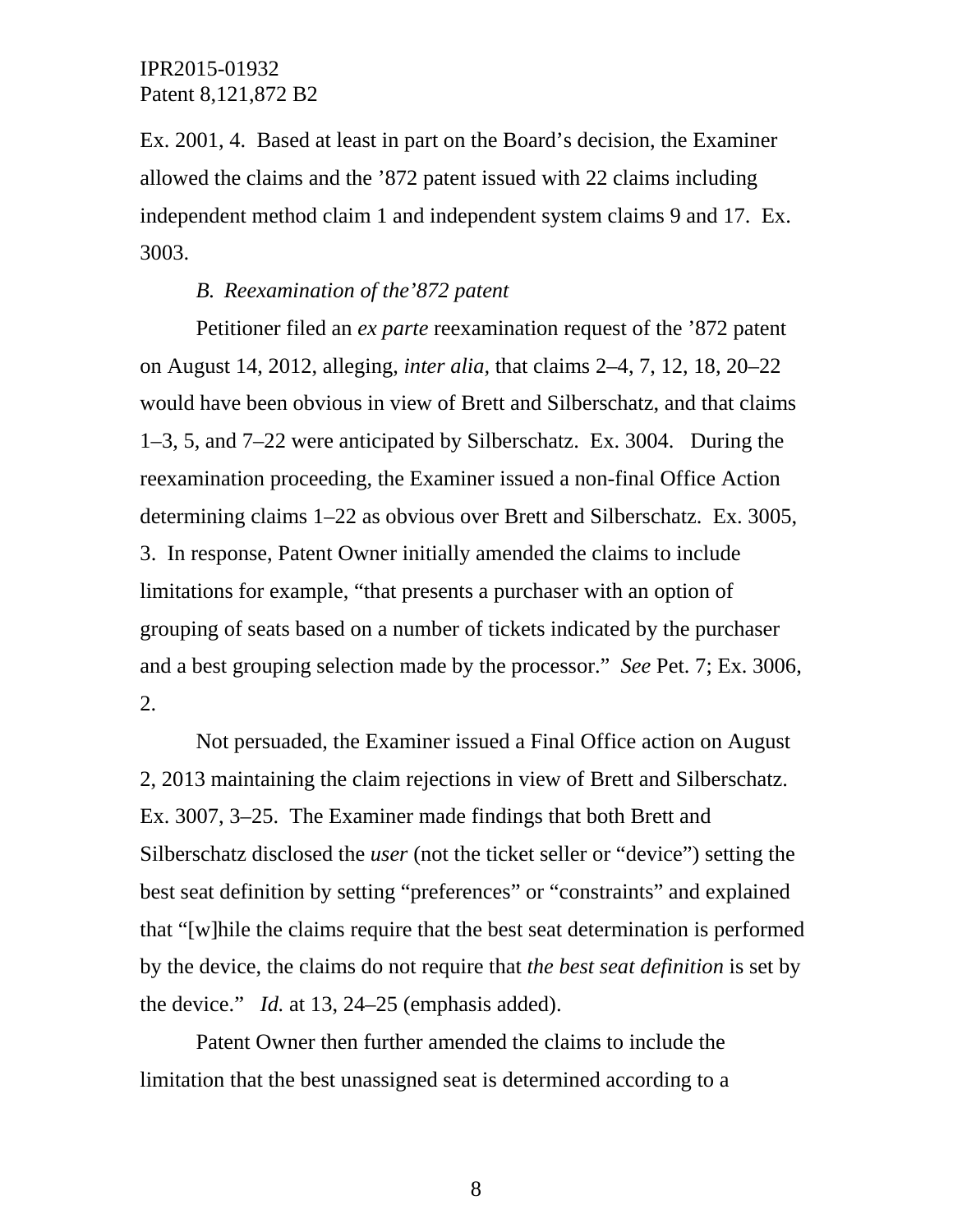"definition set by *a ticket seller*." Ex. 3008, 2 (emphasis added). This amendment resulted in a Notice of Intent to Issue Ex Parte Reexamination Certificate, indicating the allowance of claims 1, 3–4, 6–10, 12–15, 17–18, and 20–22. Ex. 3009. In the Statement of Reasons for Patentability, the Examiner stated that:

Claims 1, 3–4, 6–10, 12–15, 17–18, and 20–22 are allowed. The prior art of record fails to disclose a best unassigned seat determined by the processor/device wherein the best unassigned seat definition is set by a ticket seller, as required by independent claims 1, 9, and 17. Silberschatz, for instance, allows a ticket purchaser to set seat constraints (define the best seat(s)). These seat constraints/preferences are received by the ticket processing system (computer 100) which determines a best grouping of seats based on the given purchaser constraints/preferences. However, *Silberschatz does not disclose, teach, or suggest that the best seat definition is set by a ticket seller*.

*Id.* at 2 (emphasis added). A Reexamination Certificate was then issued, including the above noted claims indicated as patentable over Brett and Silberschatz. *See* Ex. 3010, 1:43–44, 2:24–25, 50. Claims 2, 5, 11, 16, and 19 were canceled. *Id.* at 1:18–19.

## *C. Relevant Portions of the Petition*

Because Petitioner's arguments are focused on the last paragraph of each independent claim that was added during reexamination, by way of example, we find it helpful to reproduce the last paragraph of claim 1 from the Reexamination Certificate:

*wherein the first seat is determined to be a best unassigned seat at the ticketed event according to a definition based on the ticketed event, wherein the definition is set by a ticket seller.*

Ex. 3010, 1:41–44.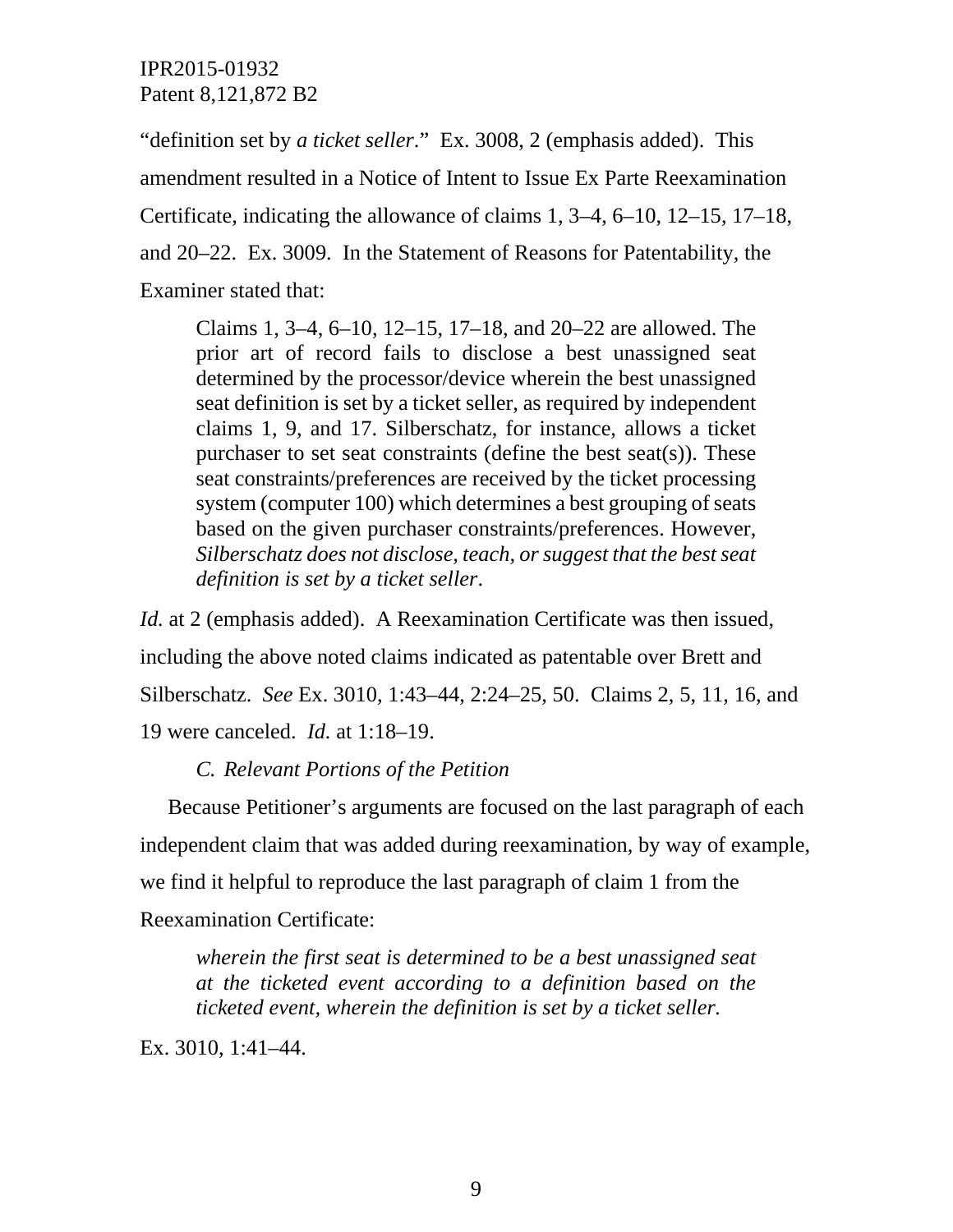Petitioner breaks this paragraph down into 3 elements: "(1) a first seat that is determined to be the best unassigned seat; (2) said first seat is defined based on a ticketed event; and (3) the definition of that seat is set by the ticket seller." Pet. 23–24. Petitioner argues that element (1) is satisfied for the same reasons as set forth in the '872 Reexamination, because Brett teaches *user defined* seat constraints, such as requiring an aisle seat. *Id.* at 24. Petitioner argues that element (2) is disclosed because "*Silberschatz* teaches that . . . '[a]n event matrix represents the seating chart for a particular event, at a particular venue.'" *Id.* (citing Ex. 1006 ¶ 0010). Petitioner also asserts that the Examiner addressed element (2) in the reexamination proceeding in the analysis of independent claim 17. *Id.*; *see also* f.n. 9.

With respect to element (3), Petitioner alleges that the Examiner essentially overlooked relevant portions of Brett. *Id.* at 25. For element (3), Petitioner argues that "*Brett* teaches a ticket seller defining the best available seats. For example, *Brett* first discloses prior existing systems where event employees pre-rank the seat locations to customers." *Id.* (citing Ex. 1005 ¶¶ 0009, 0022). Also in regards to element (3), Petitioner relies on Brett for the argument that a ticket purchaser and a ticket seller are, or can be, essentially the same:

*Brett* equates a ticket seller and ticket purchaser because "[s]ome Internet sites do offer tickets in an auction format, but only a few tickets to select events sold by individuals who have purchased the tickets and are attempting to resell them."

*Id.* (citing Ex. 1005 ¶ 0032). Therefore, Petitioner contends it would have been obvious "to combine the seat selection algorithm and user constraints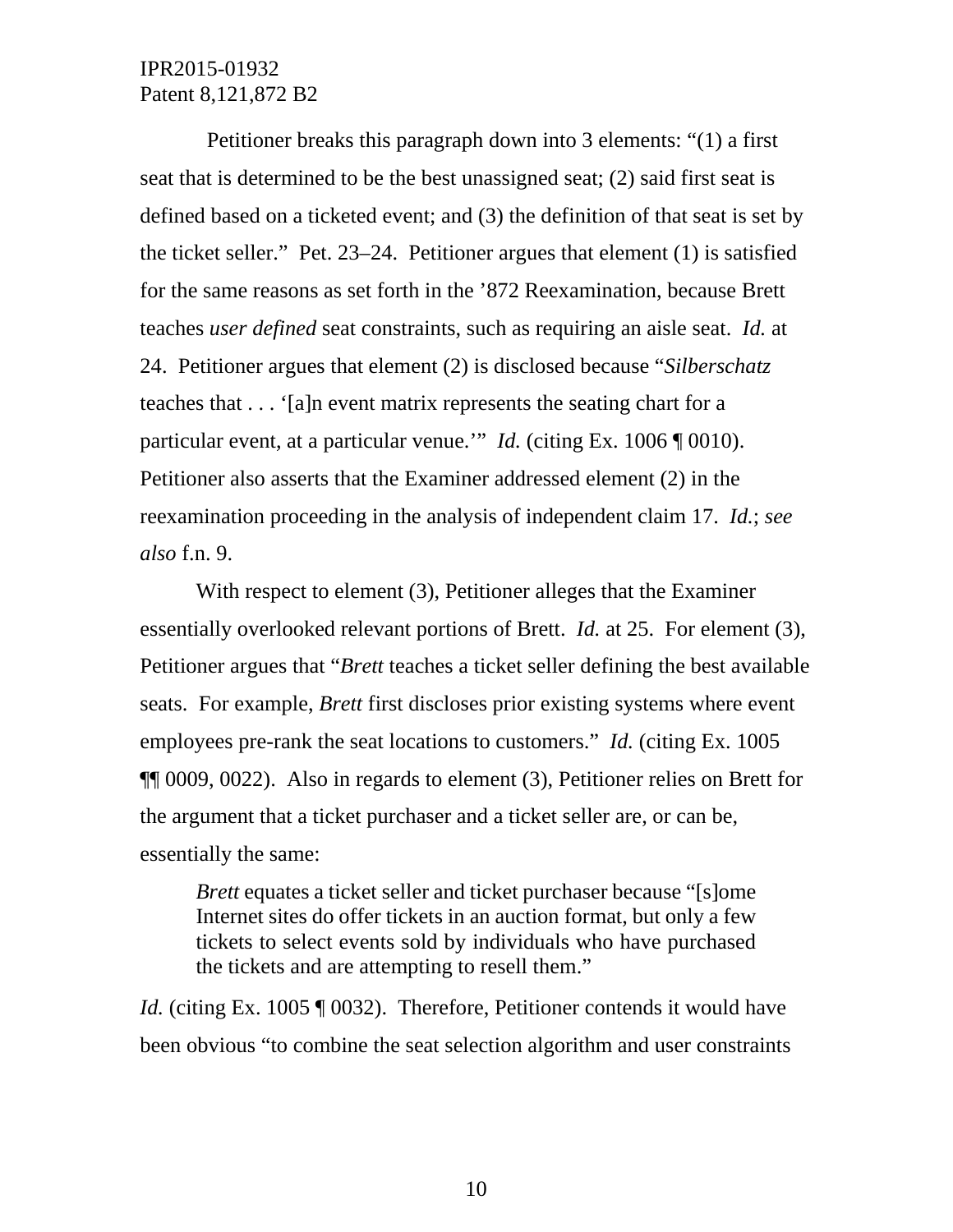described in Silberschatz with Brett's auction system such that either 'ticket seller' or 'ticket reseller' defines the best available seat." *Id.* at 26.

#### *D. The Same or Substantially the Same Prior Art or Arguments*

The analysis under 325(d) requires two determinations: (a) whether or not Brett and Silberschatz were presented to and considered previously by the Office in conjunction with claims 1,  $3-4$ ,  $6-10$ ,  $12-15$ ,  $17-18$  and  $20-$ 22; and (b) whether or not Brett's disclosure of "pre-rank[ed]" seats was relevant and overlooked by the Examiner with respect to the requirement in the independent claims that "the definition is set by a ticket seller." Also with respect to Brett, we address Petitioner's contentions equating a ticket seller and a ticket purchaser.

It is uncontroverted that the same prior art references, Brett and Silberschatz, were presented to and considered by the Office. *See* Ex. 3007; *see also* Pet. 18 ("The August 2, 2013 Final Rejection maintained the Examiner's rejection of claims 1, 3–4, 6–10, 12–15, 17–18, and 20–22 as being unpatentable over *Silberschatz* in view of *Brett*."). The question resolves, therefore, on whether the Examiner overlooked certain disclosures in Brett that, in combination with Silberschatz, are relevant to and render obvious the definition for a best unassigned seat being "set by the ticket seller," as recited in the independent claims.

We note that Brett was substantively presented to and considered by the Office during the original prosecution of the '872 patent and, in the subsequent '872 Reexamination. *See generally* Exs. 3001–3010. Also, Brett was considered in the reexamination proceeding in conjunction with the same claims at issue here, namely claims 1, 3–4, 6–10, 12–15, 17–18 and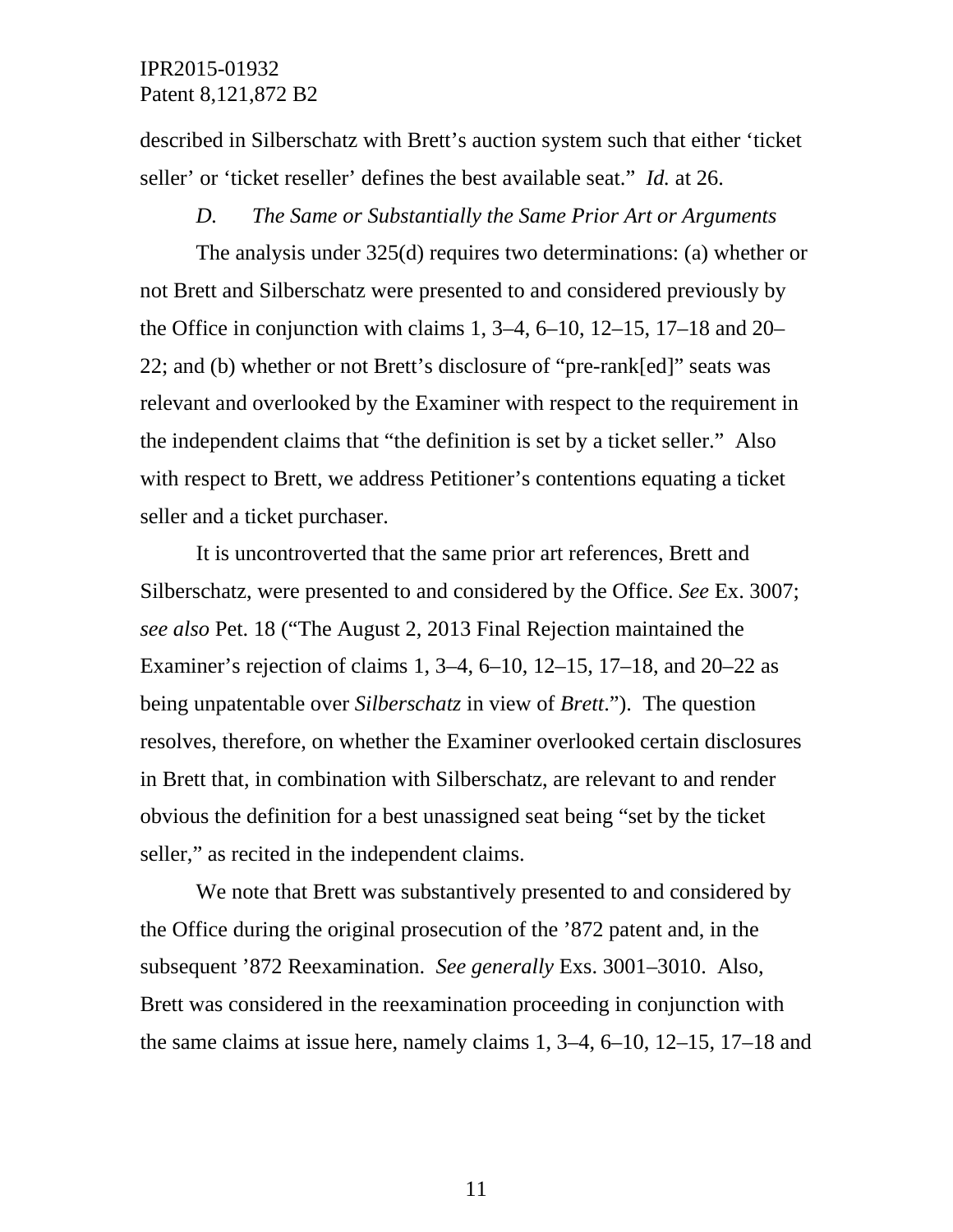20–22, which issued in the Reexamination Certificate. *See* Ex. 3010, 1:22– 2:61.

Petitioner presented Brett in its Request for Reexamination (Ex. 3004, "Request"), asserting that together with Silberschatz these references raised a substantial new question of patentability under 35 U.S.C. § 103. Ex. 3004, 6–9. The Examiner specifically relied on Brett's teaching that "[i]t was additionally known that *user seat preferences* could include a particular single seat constraint, such as requiring an aisle seat." Ex. 3007, 13 (citing ¶¶ 103–104). The Examiner found that Brett teaches "a user constraint of a particular **best unassigned seat.**" *Id.* at 20. Moreover, the Examiner determined during reexamination that Brett did not disclose or teach "that the best seat definition is set by the device," and made a finding that "[t]he prior art of record fails to disclose a best unassigned seat determined by the processor/device wherein the best unassigned seat definition is set by a ticket seller." *Id.* at 25–26. Accordingly, based on the totality of evidence, we find that Brett itself, and certainly the substance of Brett, was considered by the Office with regards to the claims issued in the Reexamination Certificate.

Petitioner, in this IPR proceeding, now argues that "*Brett* teaches a ticket seller defining the best available seats. For example, *Brett* first discloses prior existing systems where event employees pre-rank the seat locations to customers." Pet. 25 (citing Ex. 1005 ¶¶ 0009, 0022). Petitioner, however, fails to explain or link Brett's disclosure of "rank[ing]" seats for setting the relative prices of seats in a venue, to determining and selecting a best unassigned seat according to "a definition [] set by a ticket seller" as called for in the independent claims of the '872 patent. Reading Brett in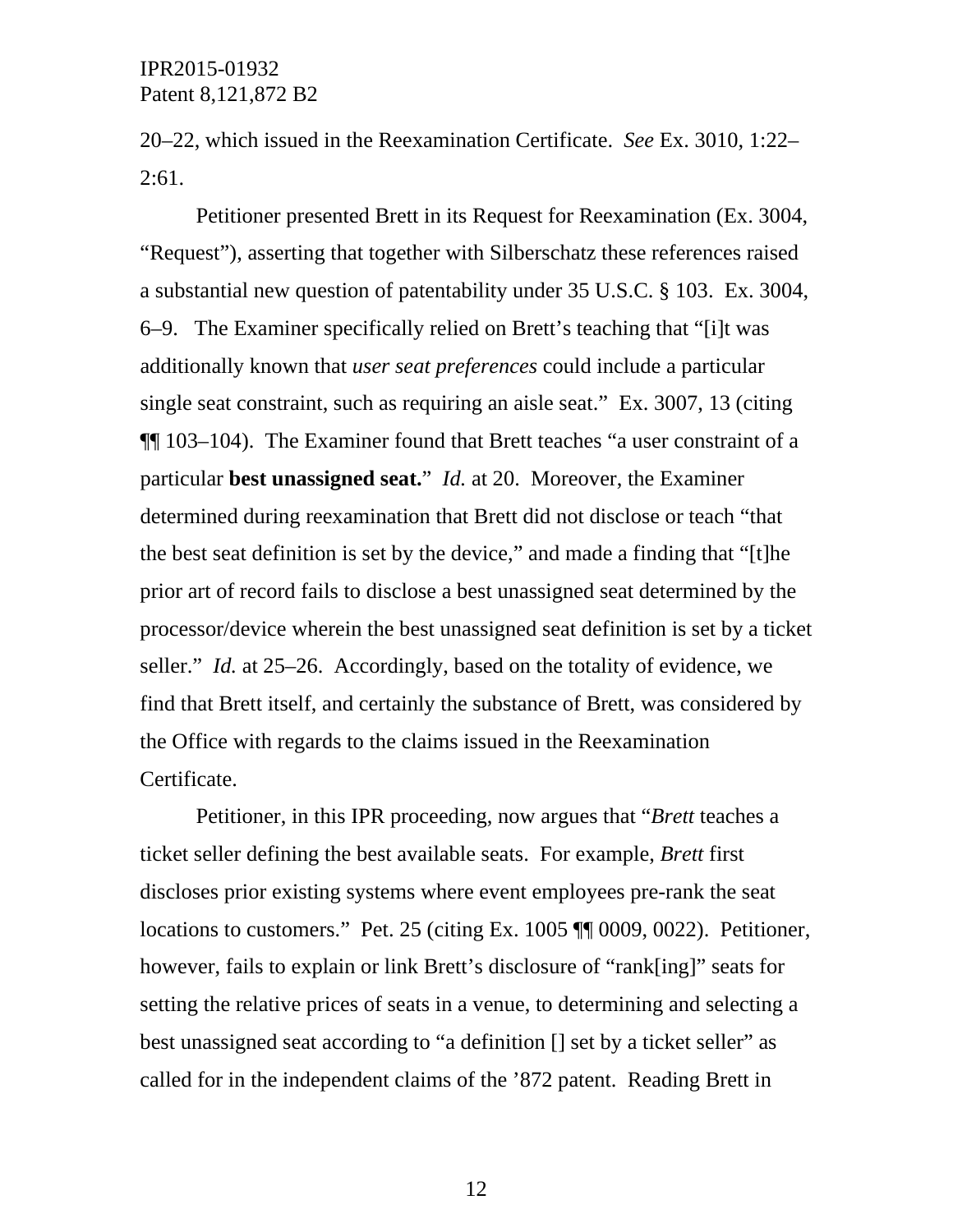context, seats are apparently known to be "ranked prior to sale" so that a price can be set and "assigned to tickets in large blocks." Ex. 1005 ¶ 0009. This arguably discloses that a ticket seller, or device programmed by the seller, sets ticket prices for blocks of seats. That blocks may have different prices or market values associated with them does not, without more, persuade us that Brett discloses "a device selecting . . . a best unassigned seat at the ticketed event according to a definition based on the ticketed event, wherein the definition is set by a ticket seller," as recited in claim 1.

Without a clear link or explanation as to why this disclosure is applicable to the claim limitations noted by Petitioner, we are not persuaded that the Examiner overlooked or misapprehended any relevant disclosure in Brett. We are persuaded that in the '872 Reexamination, the Office considered substantively—and in significant detail—the same prior art and arguments substantially similar to those set forth by Petitioner in this IPR proceeding. *See* Exs. 3005, 3007. Specifically, (1) in the reexamination proceeding the Office articulated expressly the differences between the Brett/Silberschatz combination and the claimed invention as being "a best unassigned seat determined by the processor/device wherein the best unassigned seat definition is set by a ticket seller" (Ex. 3007, 26); (2) the Office stated expressly that Brett only disclosed seat selection criteria by a "user" as opposed to a device or ticket seller (Ex. 3007, 19); and as discussed above, (3) the conclusory references in the Petition to paragraphs 0009, 0022, and 0087, and "ranked" seats in a venue are not persuasive that the Office overlooked any pertinent disclosure, teachings, or evidence in Brett during the reexamination with respect to a best unassigned seat being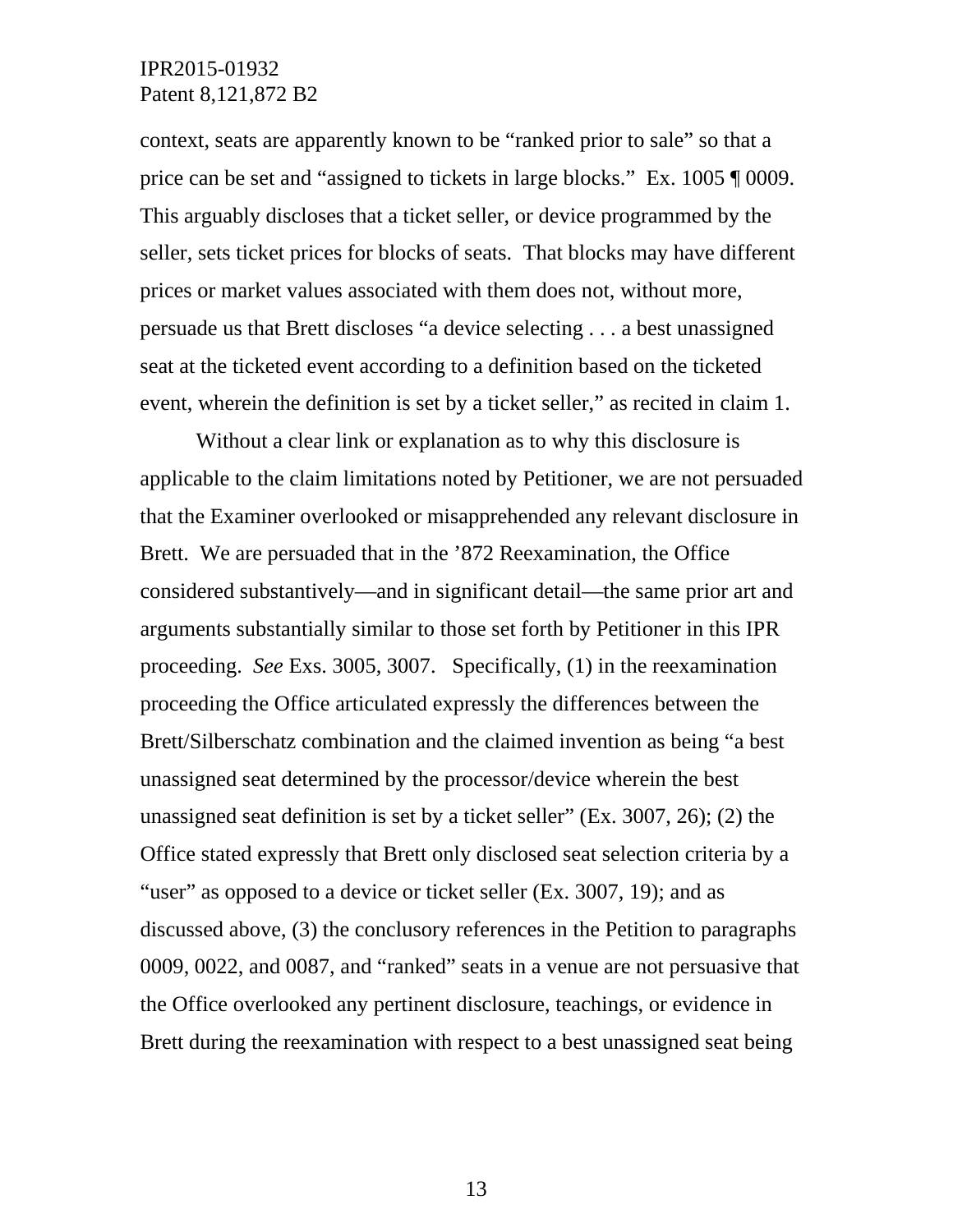selected and presented to a ticket purchaser according to a definition set by the ticket seller.

Petitioner also contends that a "ticket seller" and a "purchaser" are essentially interchangeable entities, because in a commercial sense, a ticket purchaser may be a reseller. Pet. 25–26 (citing Brett ¶ 0032). This rationale is not persuasive as a new argument because the claims expressly describe a specific transaction between an entity that owns the tickets (or rights to seats) i.e. a ticket seller, and a purchaser—someone who desires the tickets or rights. Claim 1 recites, for example, "the device presenting a *purchaser* with an option of grouping of seats based on a number of tickets indicated by the *purchaser*." (Emphasis added). Whether an entity is a ticket seller or a purchaser is relevant in the context of the claimed transaction only to the tickets or rights being offered for sale, not to potential future rights. The fact that the recited "purchaser" may later become, after obtaining tickets to the "best unassigned seat," a seller in a different transaction, is not encompassed by any reasonable reading of the claim on its face. To that end, although colorably a different argument than presented to the Office in the reexamination proceeding, we find this argument misplaced and unpersuasive towards raising or resolving a new question of patentability not previously considered by the Office.

## *E. Discretion to Deny Institution of Trial*

Having found that the instant Petition raises the same or substantially the same prior art and arguments as those previously presented to the Office, § 325(d) states that we may take these facts into consideration when determining whether to institute trial. The question, therefore, is whether we should exercise our discretion to deny the Petition as to Brett and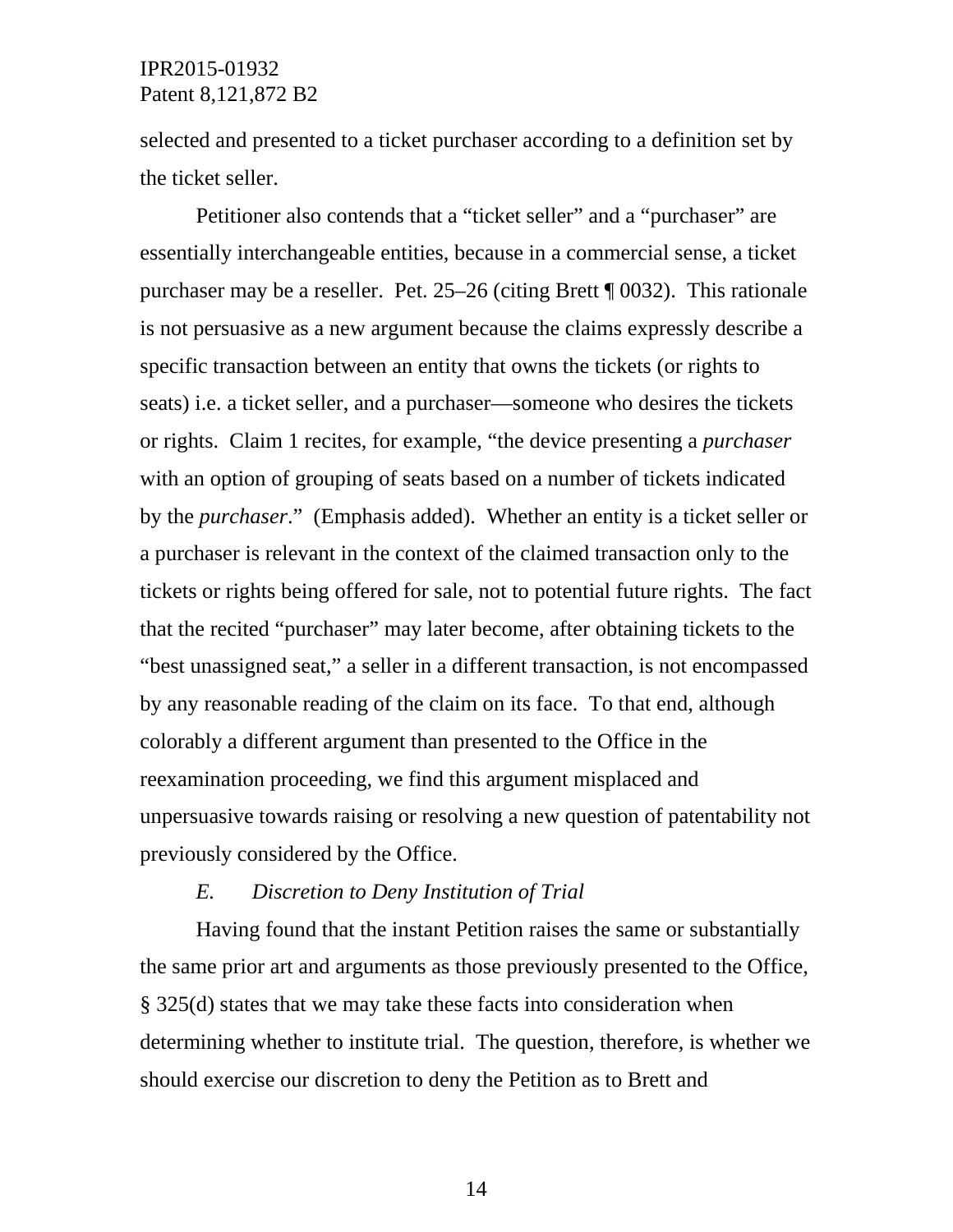Silberschatz after weighing the particular circumstances of this proceeding, the interests of the parties, and the needs of the Board. Petitioner effectively has asked us to reconsider the Office's decision to issue a Reexamination Certificate including revisiting the Examiner's analysis and findings that are supported, upon our review, by sound reasoning and related evidentiary underpinnings. To the extent that the specific paragraphs of Brett that Petitioner brings to our attention in this Petition might suggest a new argument not previously presented to the office, the analysis provided by Petitioner as to the relative similarity between the claimed subject matter and the asserted paragraphs is conclusory and unsupported by sufficient facts or evidence. *See* Pet. 25. Mere citation to Brett's paragraphs 0009, 0022, and 0087, and a brief three sentence restatement of these paragraphs does not persuade us that the subject matter allegedly disclosed by Brett was overlooked by the Examiner or is even pertinent evidence of an issue of patentability. *See id.* Indeed, given the relative clarity of the already-considered difference in scope between the Brett and Silberschantz references and claims 1, 3–4, 6–10, 12–15, 17–18 and 20–22, we need not re-analyze those references and reconsider unpatentability issues presented previously to and considered by the Office. Under these facts, we are unpersuaded that adjudicating such a dispute on an already-considered issue is an efficient use of Board resources.

#### *F. Grounds 2–5*

Petitioner argues that claims 1, 3–4, 6–10, 12–15, 17–18 and 20–22 are unpatentable over Brett, Silberschatz and any of Austin, Nakfoor, Gathman or Nestor. Pet. 6, 26–42.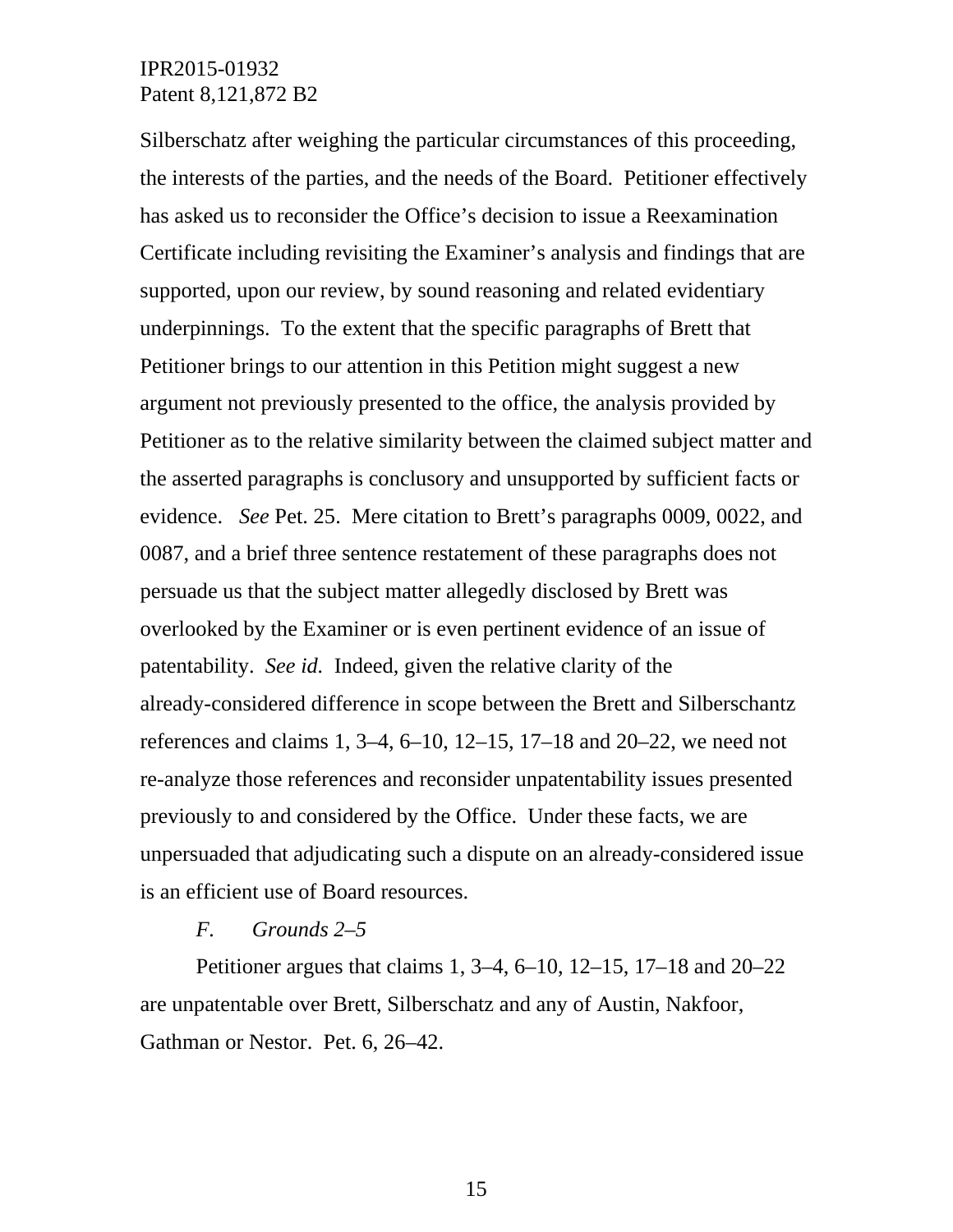Section 103(a) forbids issuance of a patent when "the differences between the subject matter sought to be patented and the prior art are such that the subject matter as a whole would have been obvious at the time the invention was made to a person having ordinary skill in the art to which said subject matter pertains." In *Graham v. John Deere Co.,* 383 U.S. 1 (1966), the Court set out a framework for applying the statutory language of § 103:

Under § 103, the scope and content of the prior art are to be determined; differences between the prior art and the claims at issue are to be ascertained; and the level of ordinary skill in the pertinent art resolved. Against this background, the obviousness or nonobviousness of the subject matter is determined.

*Id.* at 17–18. "While the sequence of these questions might be reordered in any particular case, the factors continue to define the inquiry that controls." *KSR Int'l Co. v. Teleflex Inc.,* 550 U.S. 398, 407 (2007).

The Supreme Court has made clear that we apply "an expansive and flexible approach" to the question of obviousness. *Id.* at 415. Whether a patent claiming the combination of prior art elements would have been obvious is determined by whether the improvement is more than the predictable use of prior art elements according to their established functions. *Id.* at 417. To reach this conclusion, however, requires more than a mere showing that the prior art includes separate references covering each separate limitation in a claim under examination. *Unigene Labs., Inc. v. Apotex, Inc.*, 655 F.3d 1352, 1360 (Fed. Cir. 2011). Rather, obviousness requires the additional showing that a person of ordinary skill at the time of the invention would have selected and combined those prior art elements in the normal course of research and development to yield the claimed invention. *Id.*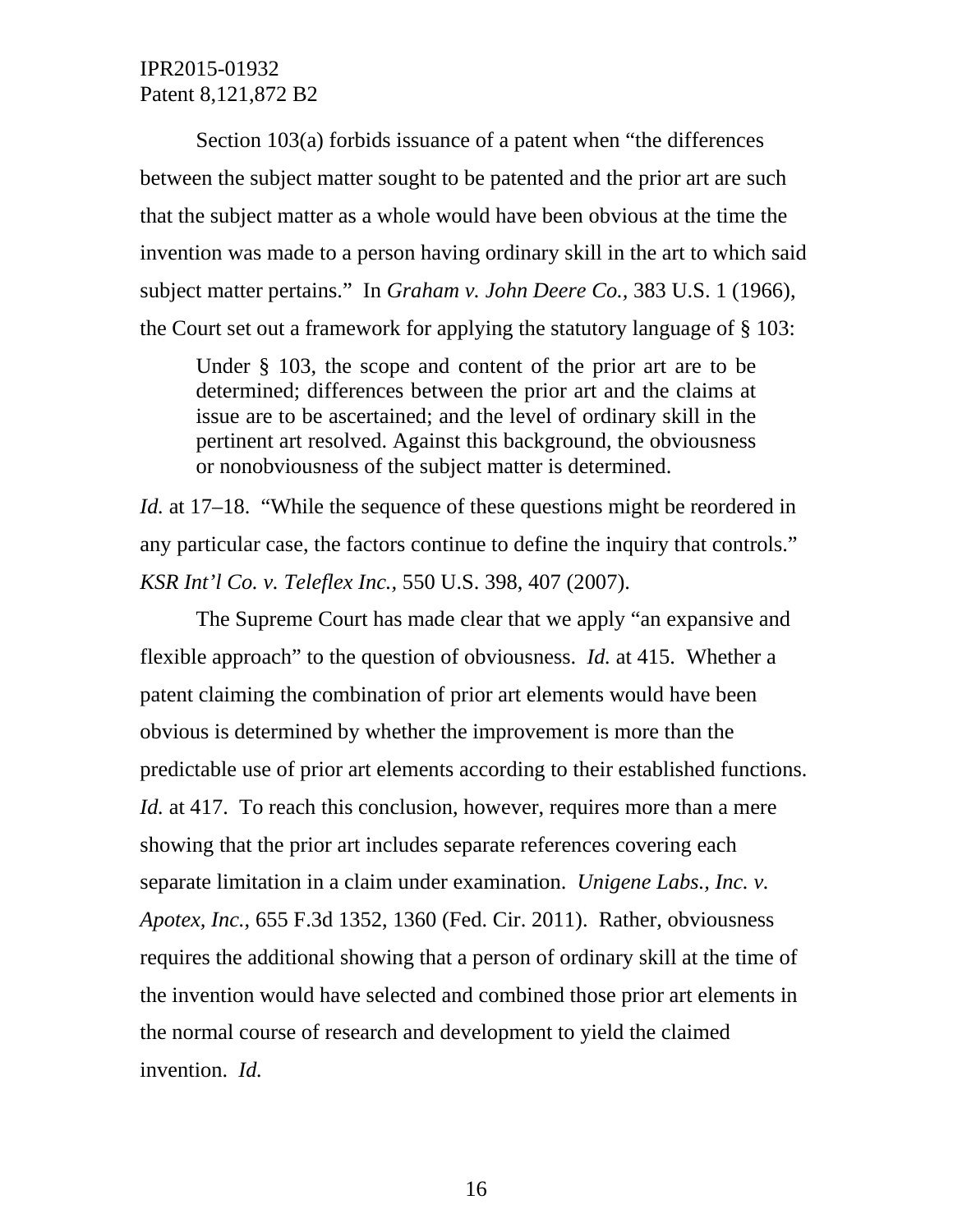Against this general background, we consider the references, other evidence, and arguments on which Petitioner relies.

## *1. Ground 2 — Brett, Silberschatz, and Austin*

Petitioner asserts that Austin is analogous and properly combined with Brett and Silberschatz. Pet. 26–27, 43–45. Petitioner does not identify in the Petition, however, any differences between the prior art including Austin, and the claims at issue, or provide a substantive analysis of why or how a person of ordinary skill in the art would have modified the prior art to render the claims obvious. *See Unigene Labs.,* 655 F.3d at 1360. As a basis for the combination with Austin, Petitioner asserts that "it would have been obvious . . . to utilize a ticket selling device in place of a ticket seller." Pet. 26. This is not persuasive reasoning or even a motivation to combine Austin because Brett already utilizes various ticket selling devices such as internet servers and internet sites that communicate with a user via personal computers, telephones, televisions, and satellite communications. Ex. 1005 ¶ 0078, Fig. 1. With respect to Petitioner's assertion that "ticket brokers" are "ticket sellers" who can determine a "best available seating arrangement" (Ex. 1007, 1:13), Brett already teaches that a seller is capable of ranking priority rights to seats and then selling the seats based on such ranking. *See id.* ¶ 0009. Petitioner's nomenclature comparison is not persuasive of a substantive difference between the prior art references nor a sufficient articulated reason based on evidentiary underpinnings to combine the references.

Moreover, Petitioner's contentions are directed to what Austin purportedly discloses and do not compensate for the lack of meaningful analysis of the differences between the prior art and the claims at issue. *See*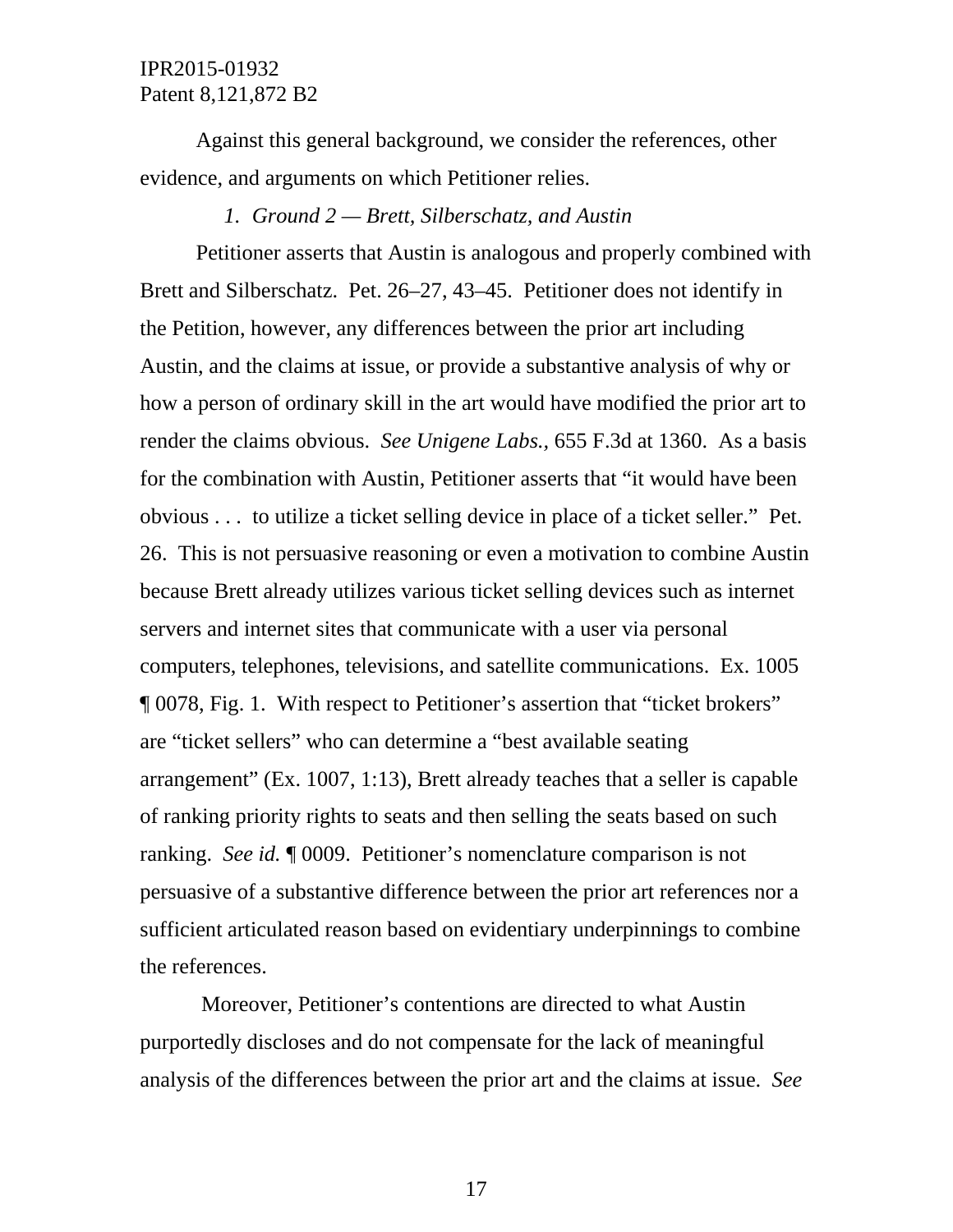Pet. 26–27. We are not apprised by a brief summary of Austin of any persuasive evidence that a person of ordinary skill at the time of the invention would have modified, selected and/or combined prior art elements in the normal course of research and development to yield the claimed invention. The Petition provides simply that "it would have been obvious to a person of ordinary skill in the art at the time of the invention to combine the seat selection algorithm and user constraints described in *Silberschatz* as modified by *Brett* with *Austin's* ticket selling device used to define the best available seats." Pet. 27.

Even if Petitioner has pointed to persuasive evidence in Austin with respect to determining a "best unassigned seat" according to a definition "set by a ticket seller"—and we are not persuaded that it has—this is not sufficient for a proper obviousness analysis. "[A] patent composed of several elements is not proved obvious merely by demonstrating that each of its elements was, independently, known in the prior art. . . . This is so because inventions in most, if not all, instances rely upon building blocks long since uncovered, and claimed discoveries almost of necessity will be combinations of what, in some sense, is already known." *KSR*, 550 U.S. at 418–19. This is not a sufficient fact-based analysis to persuade us that it would have been obvious to a person of ordinary skill to combine Silberschatz, Brett, and Austin.

# *2. Ground 3 — Brett, Silberschatz, and Nakfoor*

Petitioner argues that Nakfoor discloses that ticket purchasers are also ticket sellers, and that Nakfoor "teaches a venue owner setting pricing rules (Ex. 1008 ¶ 0021), a venue owner determining that some seats are better than others (Ex. 1008 ¶ 0022)." Pet. 27. First, as discussed above with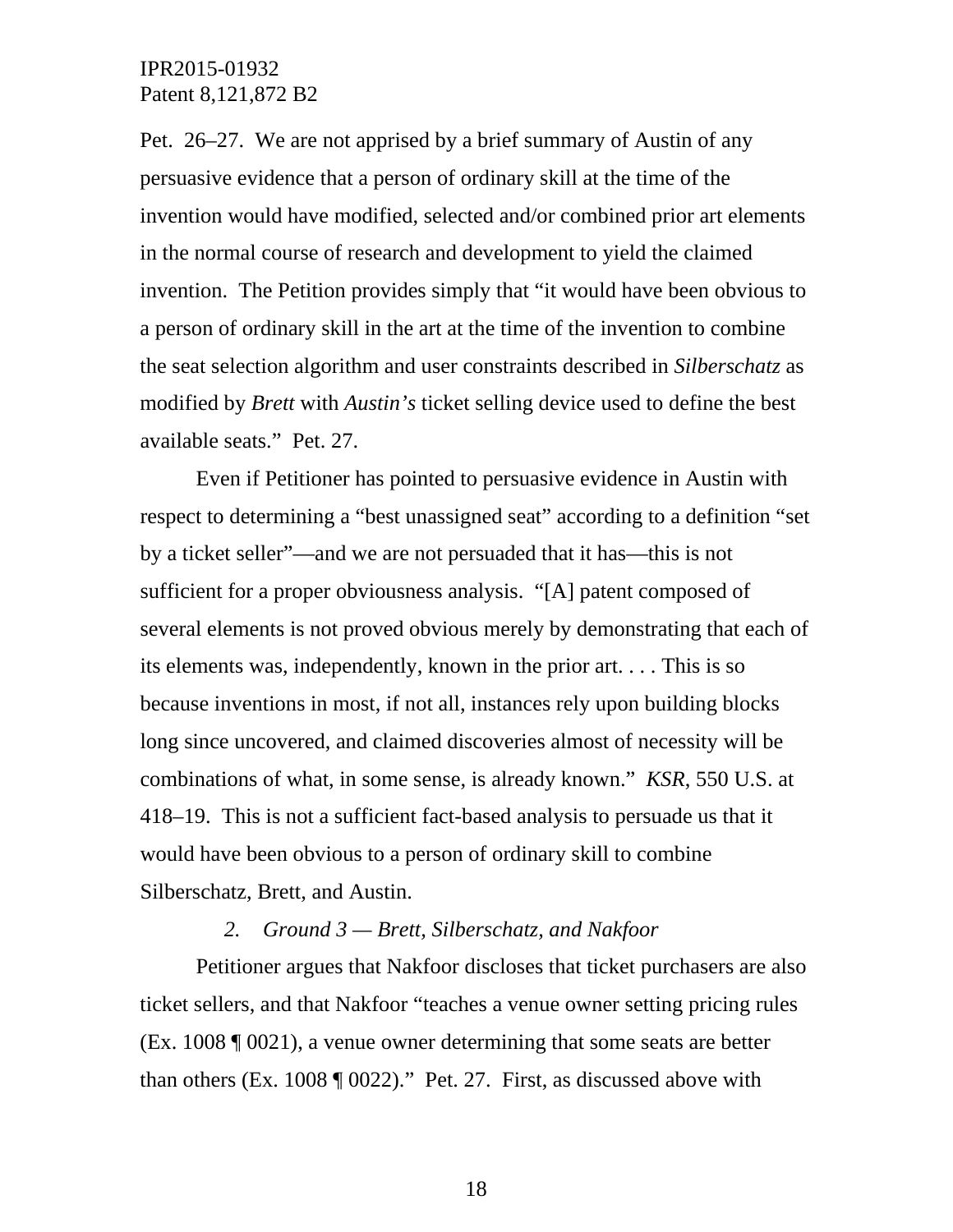respect to the proposition of equating ticket "purchasers" and "ticket sellers," this argument is not persuasive. Second, simply providing a summary of the reference's purported teachings does not adequately satisfy a proper *Graham* factors analysis, describe differences between the prior art and the claims at issue, or provide a substantive analysis of why or how a person of ordinary skill in the art would have modified the prior art to render the claims obvious. *See Unigene Labs.,* 655 F.3d at 1360. Following a brief summary of Nakfoor, the entirety of Petitioner's reasoning for the combination of Silberschatz, Brett, and Nakfoor is set forth in the following paragraph:

In light of Silberschatz and Brett, it would have been obvious to one of ordinary skill in the art at the time of the invention to combine the seat selection algorithm and user constraints described in Silberschatz as modified by Brett with Nakfoor's secondary market system used to define the best available seats.

Pet. 28. Such unsupported argumentative conclusions are unpersuasive for similar reasons discussed above with respect to Silberschatz, Brett, and Austin. This is not a sufficient fact-based analysis to persuade us that it would have been obvious to a person of ordinary skill to combine Silberschatz, Brett, and Nakfoor.

#### *3. Ground 4 — Brett, Silberschatz, and Gathman*

Petitioner asserts that Gathman's system "presents the best available seat when the customer enters the public facility and when the best available seat is better than the general admission seat already purchased. Pet. 28 (citing Ex. 1009 ¶ 0043). Petitioner's analysis merely discusses specific teachings of Gathman and concludes that it would have been obvious "[i]n light of Silberschatz and Brett . . . for Gathman's electronic ticket control system [] to define the best available seats for the customer." *Id.* Such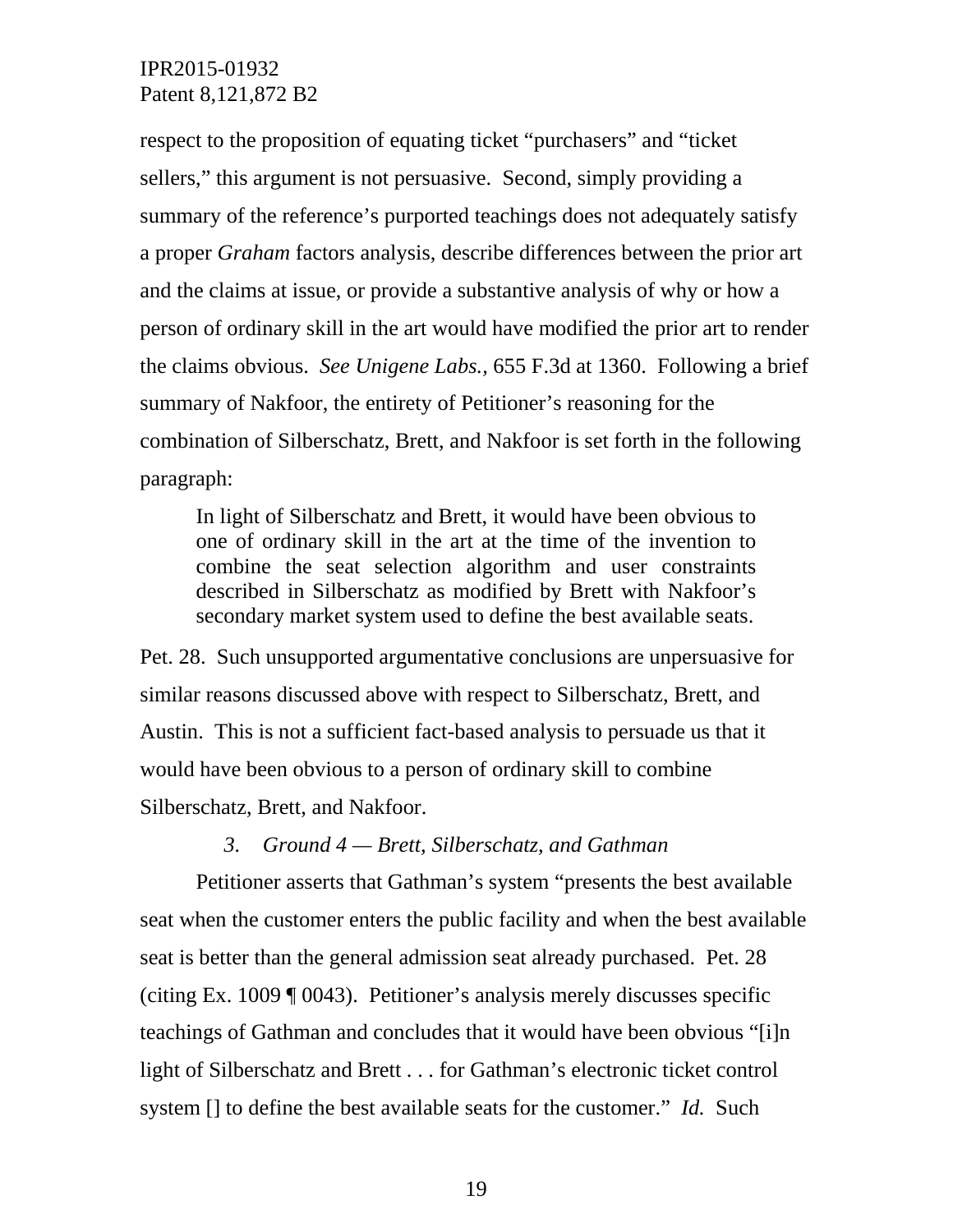analysis simply provides a conclusory summary of the additional prior art reference and implies such analysis as support for the combination of Gathman, Silberschatz and Brett. Again, this is not an adequate fact-based analysis sufficient to persuade us that it would have been obvious to a person of ordinary skill to combine Gathman, Silberschatz and Brett.

# *4. Ground 5 — Brett, Silberschatz, and Nestor*

Petitioner contends that "*Nestor* teaches an electronic ticket exchange system that replaces the function of ticket agents and brokers for reselling tickets." Pet. 29 (citing Ex. 1010, 7:21–28). Petitioner argues that Nestor's ticket exchange system utilizes an "optimal seating configuration" and a "seating map" being presented to a user. *Id.* (citing Ex. 1010, 9:9–12, 14:20–15: 29). Petitioner's summary of Nestor's purported teachings does not, however, provide any of the necessary Graham factors analysis, discuss differences between the prior art and the claims at issue, or provide a substantive analysis of why or how a person of ordinary skill in the art would have modified the prior art to render the claims obvious. *See Unigene Labs.*, 655 F.3d at 1360. As with grounds 2–4 and the other tertiary prior art references, this is not a sufficient fact-based analysis to persuade us that it would have been obvious to a person of ordinary skill to combine Nestor, Silberschatz and Brett.

#### *G. Analogous Art*

Petitioner, again providing a brief summary of each of the references purported teachings, alleges that Brett, Silberschatz, Austin, Nakfoor, Gathman, and Nestor are analogous art and in the same field of endeavor. Pet. 43–45. The fact that the cited references are "analogous art" (Pet. 43) and "are all in the same field of endeavor as the claimed invention" (*id.*)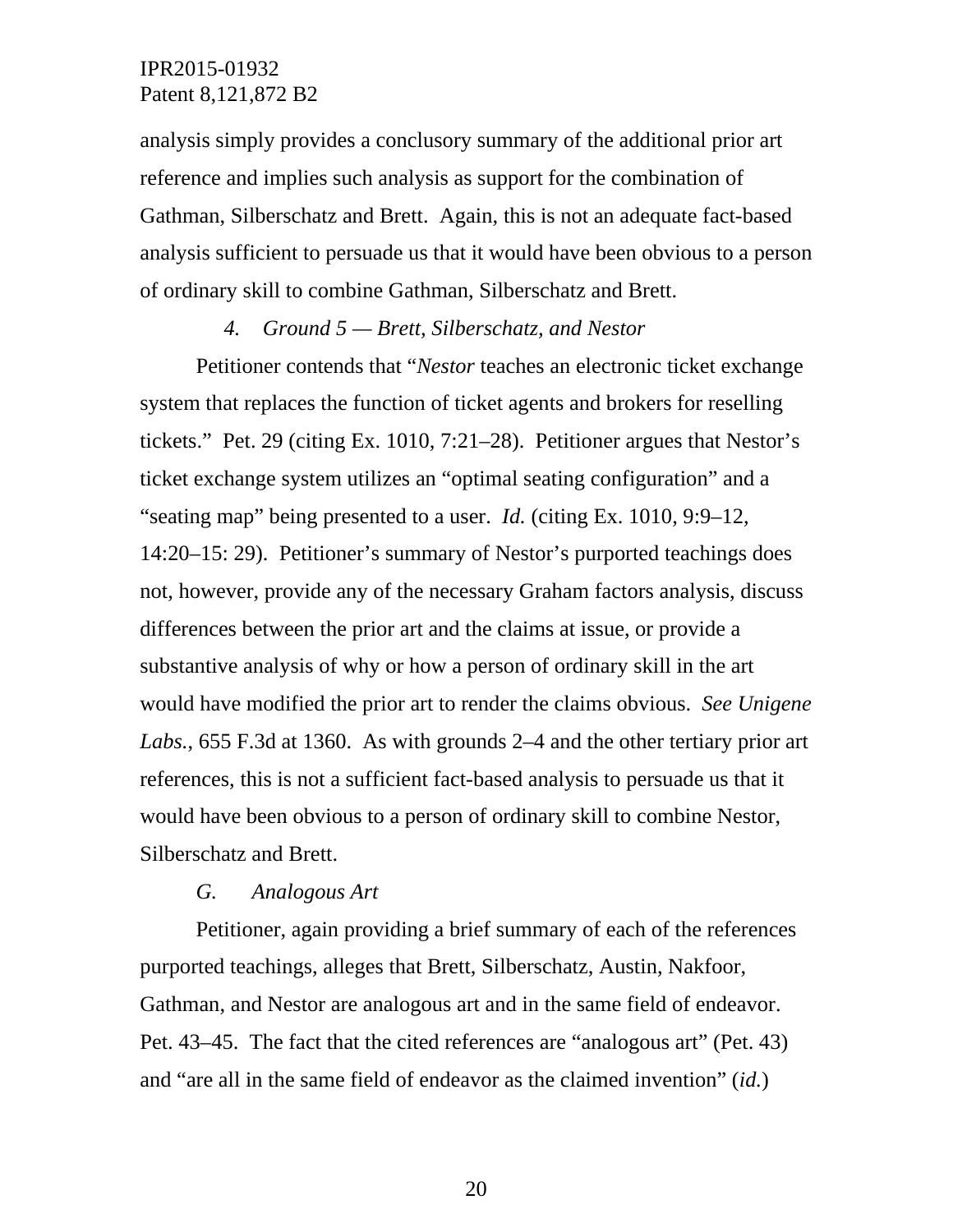does not, by itself, however, establish that it would have been obvious to combine their features. Petitioner must show some reason why a person of ordinary skill in the art would have thought to combine particular available elements of knowledge, as evidenced by the prior art, to reach the claimed invention. *KSR*, 550 U.S. at 418. These conclusory labels and brief summaries of the prior art reference teachings do not substitute for a factbased analysis in the Petition establishing what is being modified and why, based on the differences between the prior art and the claimed invention, it would have been obvious to a person of ordinary skill to make the modification.

Under the statute, any petition for *inter partes* review must "identif[y] . . . with particularity . . . the grounds on which the challenge to each claim is based." 35 U.S.C. § 312(a)(3). Petitioner has the burden of proof to establish that it is entitled to the requested relief. 37 C.F.R. § 42.20(c). The Petition must include a full statement of the reasons for the relief requested, including a detailed explanation of the significance of the evidence. 37 C.F.R. § 42.22(a). The Petition must include a statement of the relevance of the evidence to the challenge raised. 37 C.F.R. § 104(b)(5). "The Board may exclude or give no weight to the evidence where a party has failed to state its relevance or to identify specific portions of the evidence that support the challenge." *Id.* "Thus, we will address only the basis, rationale, and reasoning put forth by the Petitioner in the petition, and resolve all vagueness and ambiguity in Petitioner's arguments against the Petitioner." *Liberty Mutual Ins. Co. v. Progressive Casualty Ins. Co.*, Case CBM2012-00003, slip op. at 10 (PTAB Oct. 25, 2012) (Paper 8). It is Petitioner's responsibility "to explain specific evidence that support its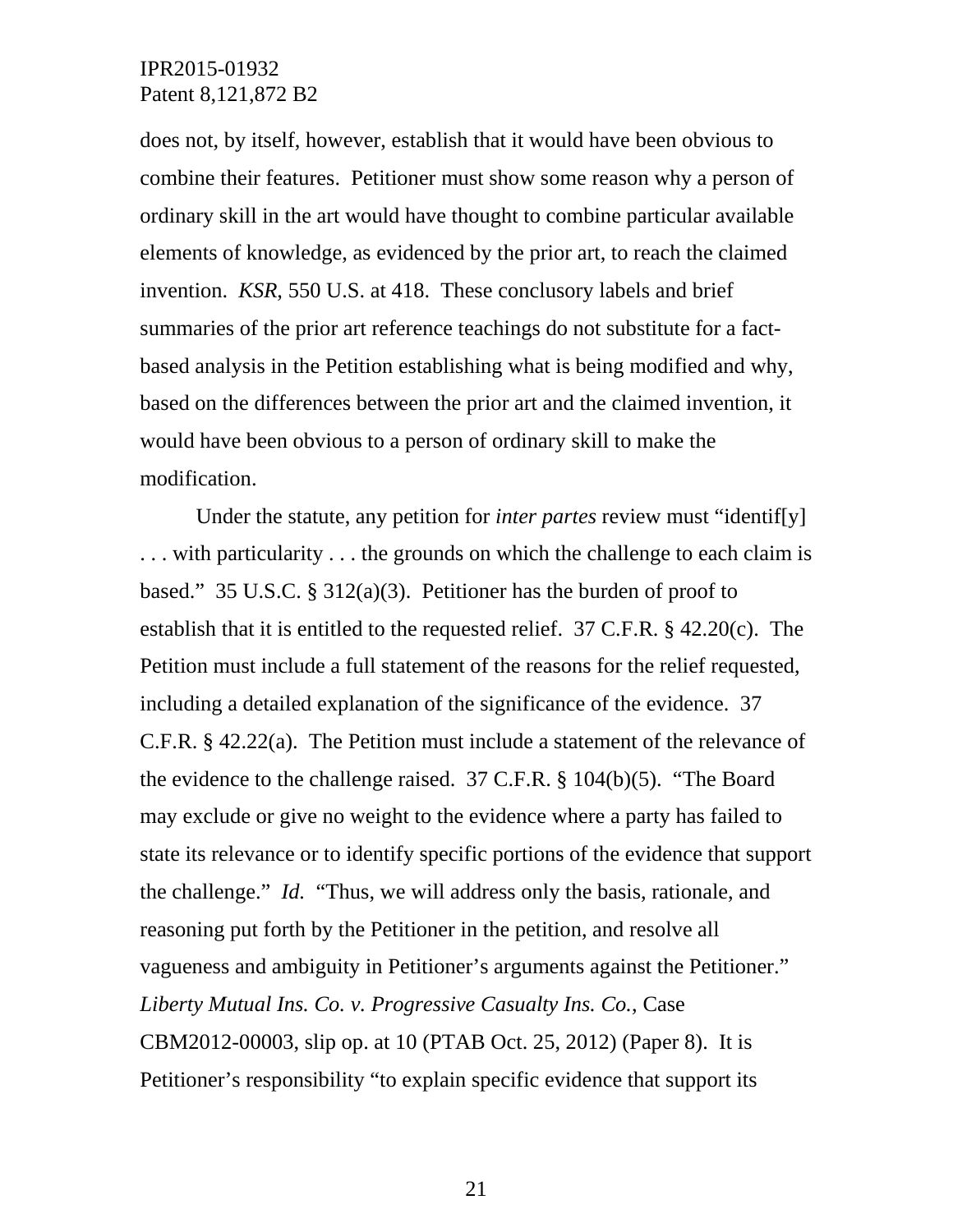arguments, not the Board's responsibility to search the record and piece together what may support Petitioner's arguments." *Dominion Dealer Solutions, LLC v. Autoalert, Inc*., Case IPR2013-00225, slip op. at 4 (PTAB Oct. 10, 2013) (Paper 15).

## III. CONCLUSION

We conclude that the facts and evidence do not establish a sufficient or persuasive reason for the Board to again consider the same prior art, the same claims, and substantially the same arguments as substantively considered in the prior reexamination proceeding of the '872 patent. We also determine that the Petition does not set forth a meaningful obviousness analysis over any of the newly cited art because it does not adequately explain the significance of the evidence, it does not articulate any substantive difference between the claimed invention and the cited art, and it does not direct us to any persuasive evidence to support a rationale for the particular combination of references identified in the separate patentability challenges.

It is Petitioner's burden to demonstrate how the prior art would have made obvious the claimed subject matter as a whole, and Petitioner has not done this. Petitioner's presentation is incomplete in this respect and, therefore, insufficient to demonstrate a reasonable likelihood of prevailing on its obviousness challenges.

For these reasons, we determine that Petitioner has not demonstrated a reasonable likelihood that claims 1, 3–4, 6–10, 12–15, 17–18, and 20–22 are unpatentable over the prior art relied on by Petitioner. Accordingly, we do not institute a trial with respect to claims 1, 3–4, 6–10, 12–15, 17–18, and 20–22.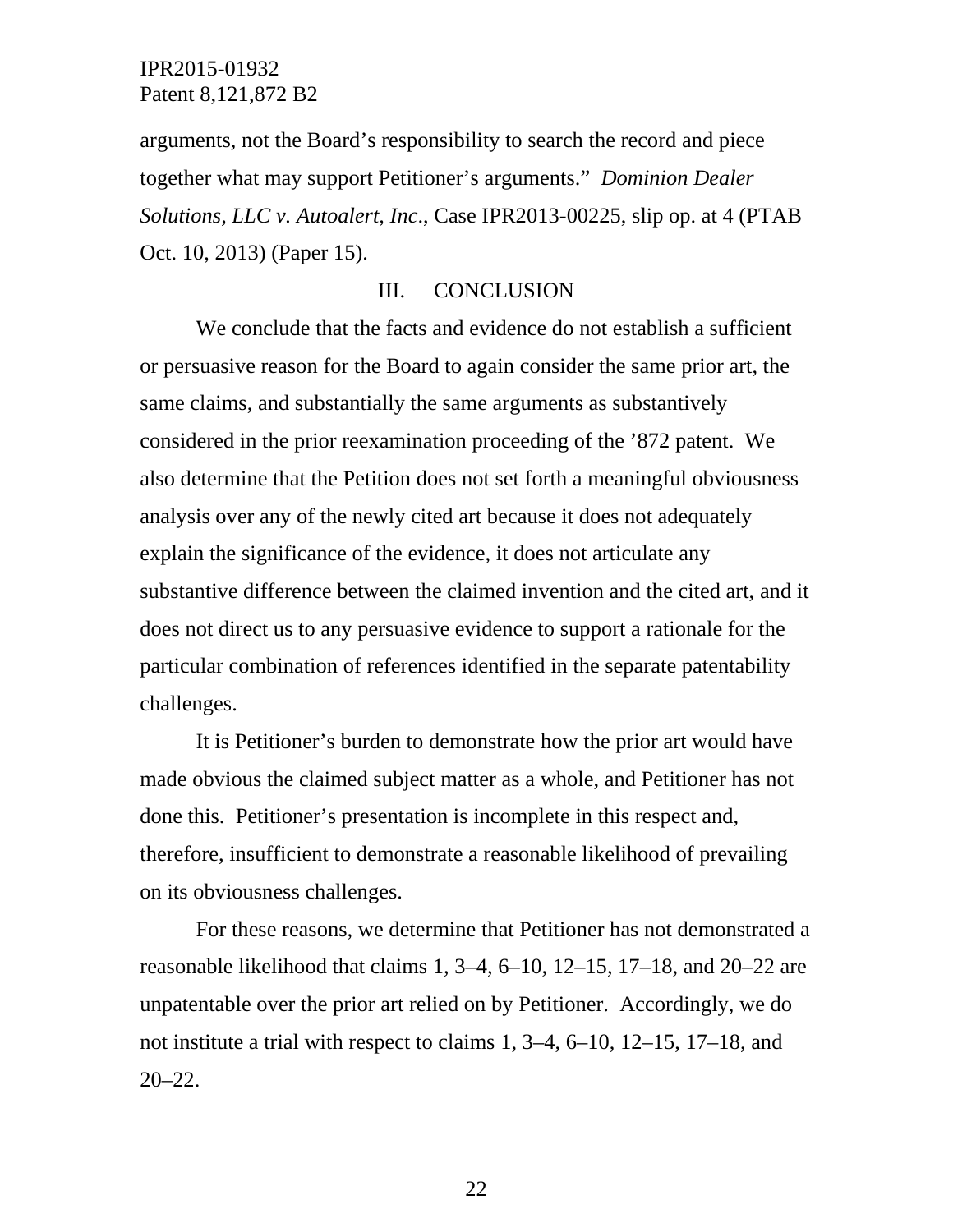# IV. ORDER

For the reasons given, it is

ORDERED that the Petition is *denied* and *inter partes* review is not instituted.